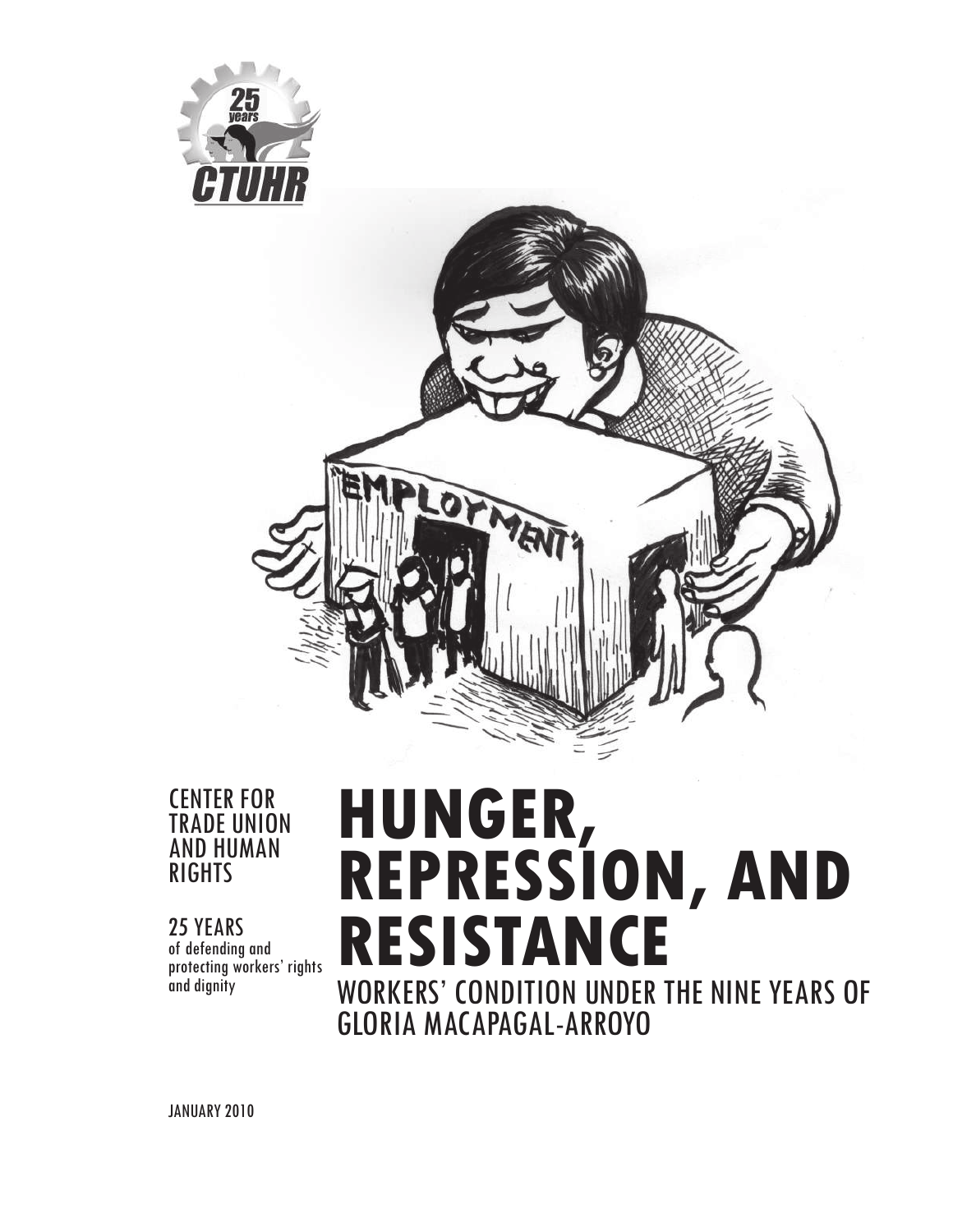# **CONTENTS**

| GMA's Commitment to the People in 2001: A Review             | 3                       |
|--------------------------------------------------------------|-------------------------|
| <b>GNP Growth Soars, Number of Hungry Filipinos Increase</b> | $\overline{\mathbf{4}}$ |
| <b>Job Crisis</b>                                            | 5                       |
| Labour Export- Key Strategy to Generate Jobs                 | 6                       |
| Contractual Work and the Ballooning Informal Sector          | 7                       |
| Legalizing Work Flexibilization and Low Wages                | 10                      |
| <b>Barely Survival Wages and Benefits</b>                    | 11                      |
| Longer Working Hours, Inhuman Conditions                     | 12                      |
| <b>War on Trade Union Movement</b>                           | 13                      |
| Martial Law in Workplaces: Naked                             |                         |
| Interference of the Military on Union Activities             | 15                      |
| Spy Intelligence Network                                     | 15                      |
| <b>Outright Militarization in Workplaces</b>                 | 16                      |
| 95 Workers, Leaders, Organizers and AdVocates Were Killed    | 18                      |
| <b>Assumption of Jurisdiction:</b>                           |                         |
| License to Assaulting Strikes and Protests                   | 19                      |
| Legal Offensive                                              | 20                      |
| <b>Calculated Moves to Bust Emerging Unions</b>              | 22                      |
| Reversal of the Gains of Independent,                        |                         |
| <b>Progressive, and Militant Unionism</b>                    | 22                      |
| Resistance                                                   | 23                      |
| <b>Conclusion and Perspective</b>                            | 24                      |
| Appendix: List of Trade Union Killings and Massacre          | 27                      |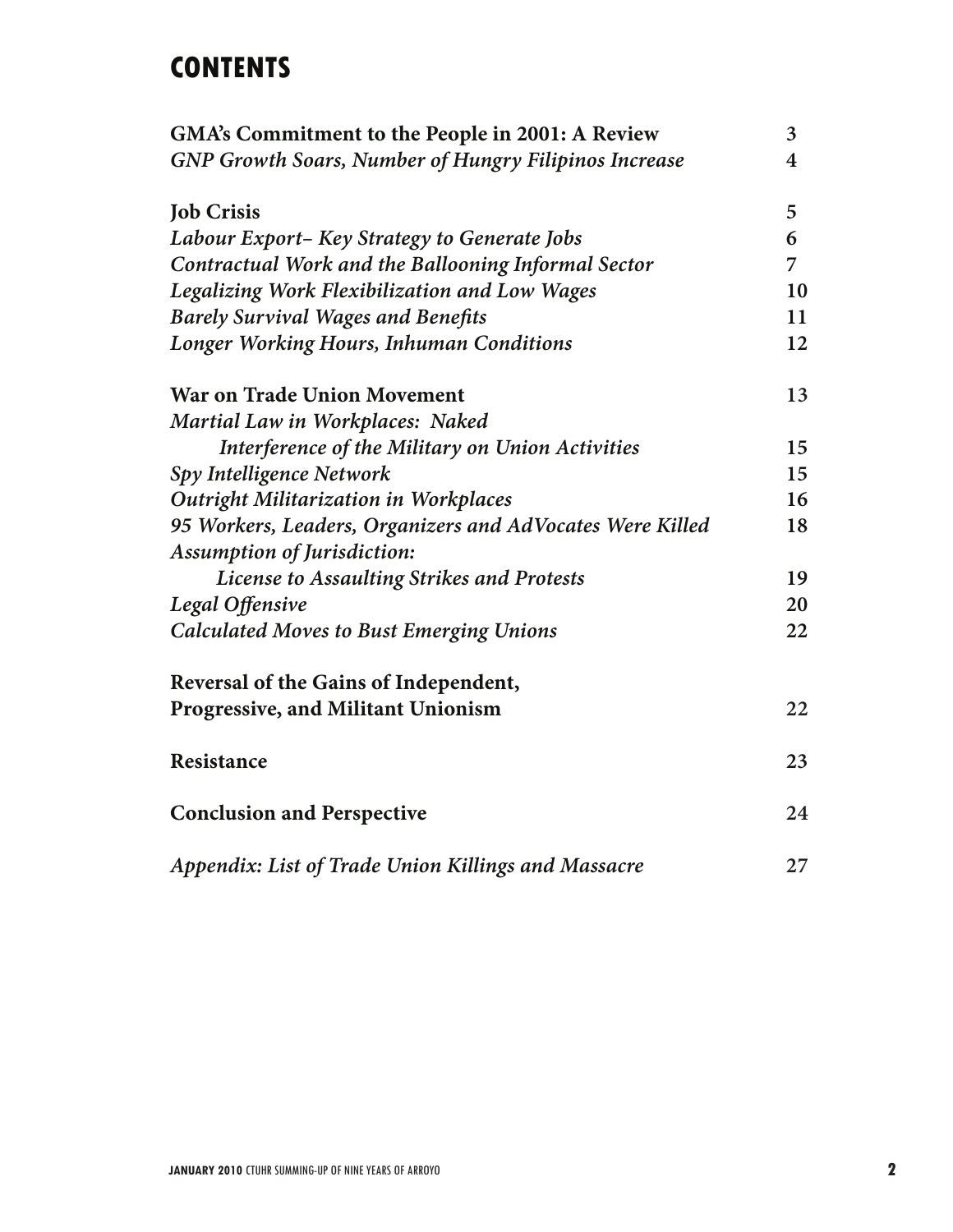**N** ine-years of Arroyo administration and the large section of Filipino people particularly the labour sector are buried deeply in poverty, hunger and injustice. Unemployment for **ine-years of Arroyo administration and the large section of Filipino people particularly instance, continues to soar and prices of basic commodities become increasingly expensive. As the government proclaimed economic growth at the national level, the gap between the rich and the poor grows wider. Huge foreign corporations become more blatant in exploiting the growing supply of cheap labour that the government actively peddles. On the other hand, people's dissent and opposition against these government policies and practices, are fiercely met by repressive laws and violence from state forces.** 

Thus, at the eve of her reign amidst the nagging global economic crisis and the forthcom**ing national elections this May, it is imperative to critically review and draw lessons from the experiences of the Filipino workers under the Arroyo regime. From there, workers have to**  reflect and decide what changes they will like to have, the manner they want to change them, **and in the immediate term, make their decisions known this May 2010 election and continue to face these challenges head on in the future.**

# **I GMA'S COMMITMENT TO THE PEOPLE IN 2001: A REVIEW**

**I** n her first SONA of 2001, Mrs Gloria Macapagal Arroyo (GMA) emphasized three ma**jor standards and values, as bases of her policies and commitment to the Filipino people.**  These are 1) the fight against terrorism and poverty 2) to have a peaceful and orderly nation and 3) to combat graft and corruption and government anomalies **1 As proof of her commitment, she reiterated these policy declaration in the Urban Poor and Labor Assembly in the celebrating the Great Plebian hero, Andres Bonifacio last November 30, 2001 at Folk Arts Theater.** 

She outlined four elements of these policies to fight poverty:

- **1. Economic Philosophy of free enterprise**
- **2. Modernized agricultural sector founded on social equity**
- **3. Social bias towards the disadvantaged sector**
- **4. Raise the moral standard of government and society**

**On the labor sector, GMA particularly assured the following in 2001** 

- **1. the government expects the Congress or the wage board to pass legislation concerning appropriate wages,**
- **2. the government will act to stop the price hikes of primary commodities of the workers and that it will continue to keep an eye on oil prices**
- **3. to avoid friction or between the workers and management, the government will go an extra mile to achieve industrial peace; and collaborate with both capital and labour to train the workers to cope with technological changes brought about by the new economy**
- **4. to generate one million jobs in the countryside..<sup>2</sup>**

**<sup>1</sup> O\$ ce of the President website, www.op.gov.ph**

**<sup>2</sup> Ibid..**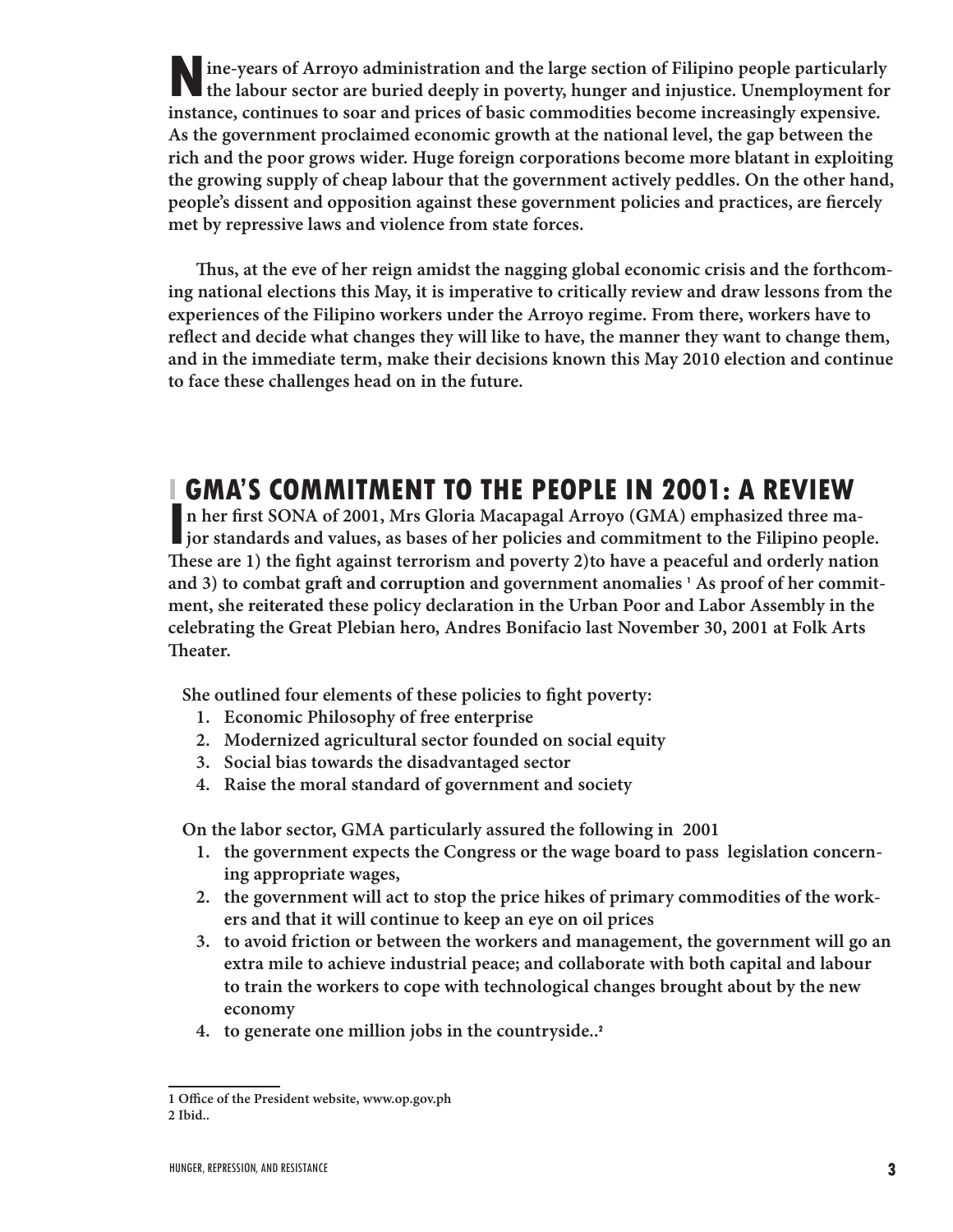Nine years after and the question remains: are the Filipino poor, workers and trade **unions better off than before?** 

## **A GNP GROWTH SOARS, NUMBER OF HUNGRY FILIPINOS INCREASE**

The Gross Domestic Product (the sum of all trade and services created in a country) indeed increased under the nine years of Arroyo administration. The National Economic Develop**ment Authority (NEDA) noted that GDP grew an average of 4.86% from 2001-2009<sup>3</sup> , compared with 3.86% under Corazon Aquino, 7% average in the time of Fidel Ramos and 3.7% average under the Estrada administration. <sup>4</sup>**

**In 2007, the Philippines in fact registered a 7% economic growth, the highest in the last three decades. " is feat earned praises for GMA especially from former US President Bill Clinton.<sup>5</sup>**

How this remarkable economic growth reflected or uplifted the lives and livelihood of the **majority of Filipinos remains a big question if not a contradiction. In the earlier studies conducted by CTUHR on the impact of economic growth on workers and semi-workers, their answer was plain, "We can not eat nor dwell in the GNP growth rate!" <sup>6</sup>**

This is hardly surprising because parallel with the so-called economic growth, the num**ber of Filipinos living in poverty ballooned immensely. For example, the number of poor families rose from 530,642 to a total of 4.7 million from 2000 to 2006 (not to mention the**  low poverty line rate set by the National Statistical Coordination Board) <sup>,</sup>. The figure is even **three times higher in the agriculture sector.**

**In 2007, the number of poor Filipinos has already reached 36% of the country's popula**tion. The Philippines has also been left behind by its neighboring countries, Indonesia, Thai**land, Vietnam and China in terms of resolving poverty. Hunger incidence also continues to rise, Approximately, 23.7%, o more or less 4.3 million Filipino families have been reported to have experienced involuntary hunger. <sup>8</sup> Even the United Nations was alarmed with the continued increase in poverty rates despite the growing economy. Because of this, the UN recommended to the government to allocate sufficient funds to implement poverty eradication strategy and to include in its strategy the promotion of economic, social, and cultural rights**. **9**

Most affected by this dire condition are the women and children. In 2006, 30.1% o 12.09 **million of those who are in poverty were women while 40.8% or 14.05 million were children.<sup>10</sup>**

**<sup>3</sup> Philippine Daily Inquirer (PDI), 20 January 2010. Ganito Tayo Noon, Ganito Tayo Ngayon**

**<sup>4</sup> National Economic and Development Authority, www.neda.gov.ph**

**<sup>5</sup> Wikipedia, President Gloria macapagal Arroyo, Wikipedia.org**

**<sup>6</sup> CTUHR Monitor, Abril 2005-Agosto 2005**

**<sup>7</sup> Philippine Daily Inquirer, 26 July 2009**

**<sup>8</sup> SWS survey, December 2008**

**<sup>9</sup> UN CESR recommendations, UN documentE/C.12/PHL?CO, 24 November 2008 and references to Convntions Against Torture ( CAT) recommenadtions -- two paragraphs in UN Documnet CAT/C/PHL/CO/ 2 of 14 May 2009**

**<sup>10</sup> DOLE "Magnitude of Poor and Poverty Incidence of Basic Sectors, Philippines: 2003 and 2006**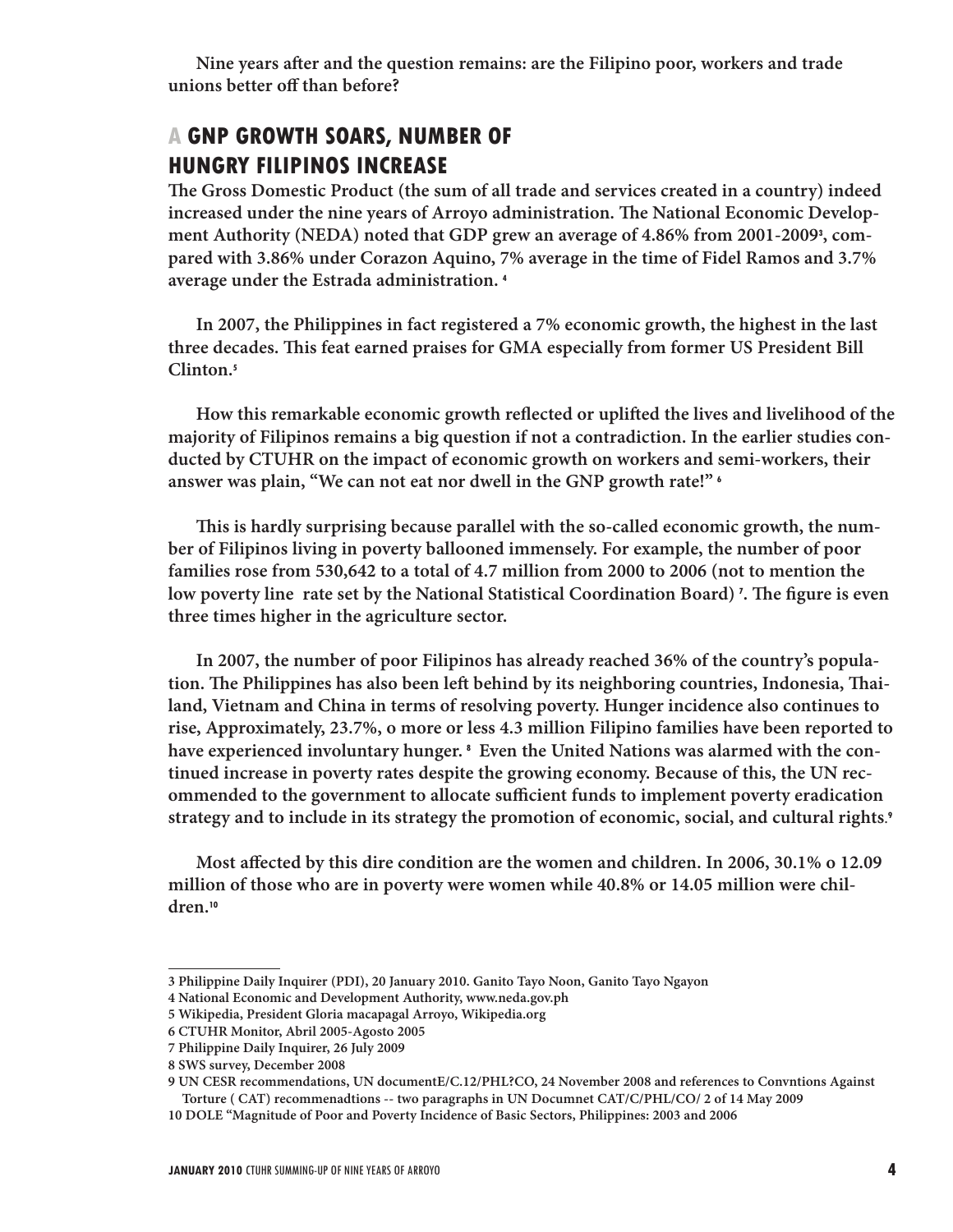If there is any sector which has benefited from the economic growth, it is the huge corporations in the country. In fact, from 2001-2007, the profit of the top 1000 corporations in the **country grew by 490% from P116 billion to P686 billion. (BW)**

**In 2006 for example, the net worth of the 20 richest Filipinos – that include the Arroyo administration's staunchest allies such as Lucio Tan, Enrique Razon Jr., Eduardo Cojuangco Jr., and Enrique Aboitiz – reached P801 billion (\$15.6 billion), equivalent to the combined earnings of 10.4 million poor Filipino families. (Forbes Asia, NSCB) <sup>11</sup>**

# **II JOB CRISIS**

**U nder the pretext of creating jobs, the Arroyo government further liberalized the econ**omy and formulated laws and policies that had offered the entire country to foreign **trade and investments. What former President Ramos failed to accomplish in duplicating Aquino's CALABARZON12 project GMA succeeded and even perfected it by speeding up the building of private and semi-autonomous Special Economic Zones (SEZs) or Free Trade Zones (FTZs) in strategic locations all over the country.**

**Not only did the Arroyo government liberalize the investment laws, but Mrs Arroyo also took the prime responsibility of peddling the Filipino workers to foreign businesses and governments in her record breaking 80 trips in 40 countries since took power in 2001.13 With this, migration has become the Arroyo government employment generation principal policy and strategy, a departure from an emergency and temporary employment measure during Marcos dictatorship.** 

| <b>WORSENING JOB CRISIS</b> |                               |  |
|-----------------------------|-------------------------------|--|
| (Ibon Foundation)           |                               |  |
| <b>Years</b>                | Percentage of<br>unemployment |  |
| 1956-1960                   | 8.0%                          |  |
| 1961-1970                   | 7.3%                          |  |
| 1971-1980                   | 5.4%                          |  |
| 1981-1990                   | 10.2%                         |  |
| 1991-2000                   | 9.8%                          |  |
| 2001-2009                   | 11.2%                         |  |

**Despite all these, the Arroyo government persistently failed to slash the growing number of unemployed. In fact, it is under the Arroyo government that the Philippines registered its highest and sustained unemployment rate. According to Ibon Foundation, the real unemployment rate in the country averages 11.2% in the last eight years, contrary to the government claims of 7%. By April 2009, the number unemployed Filipinos peaked at 4.2 million. (NSO, Ibon estimates).** 

**<sup>11</sup> Ibon Foundation, PDI, 26 July 2009**

<sup>12</sup> CALABARZON is an acronym of five provinces in southern Luzon which means Cavite, Laguna, Batangas, Rizal, and **Quezon that had been converted into industrial center through creations of private economic enclaves during the Aquino regime in 2007.**

**<sup>13</sup> GMA News.TV 14 August 2009**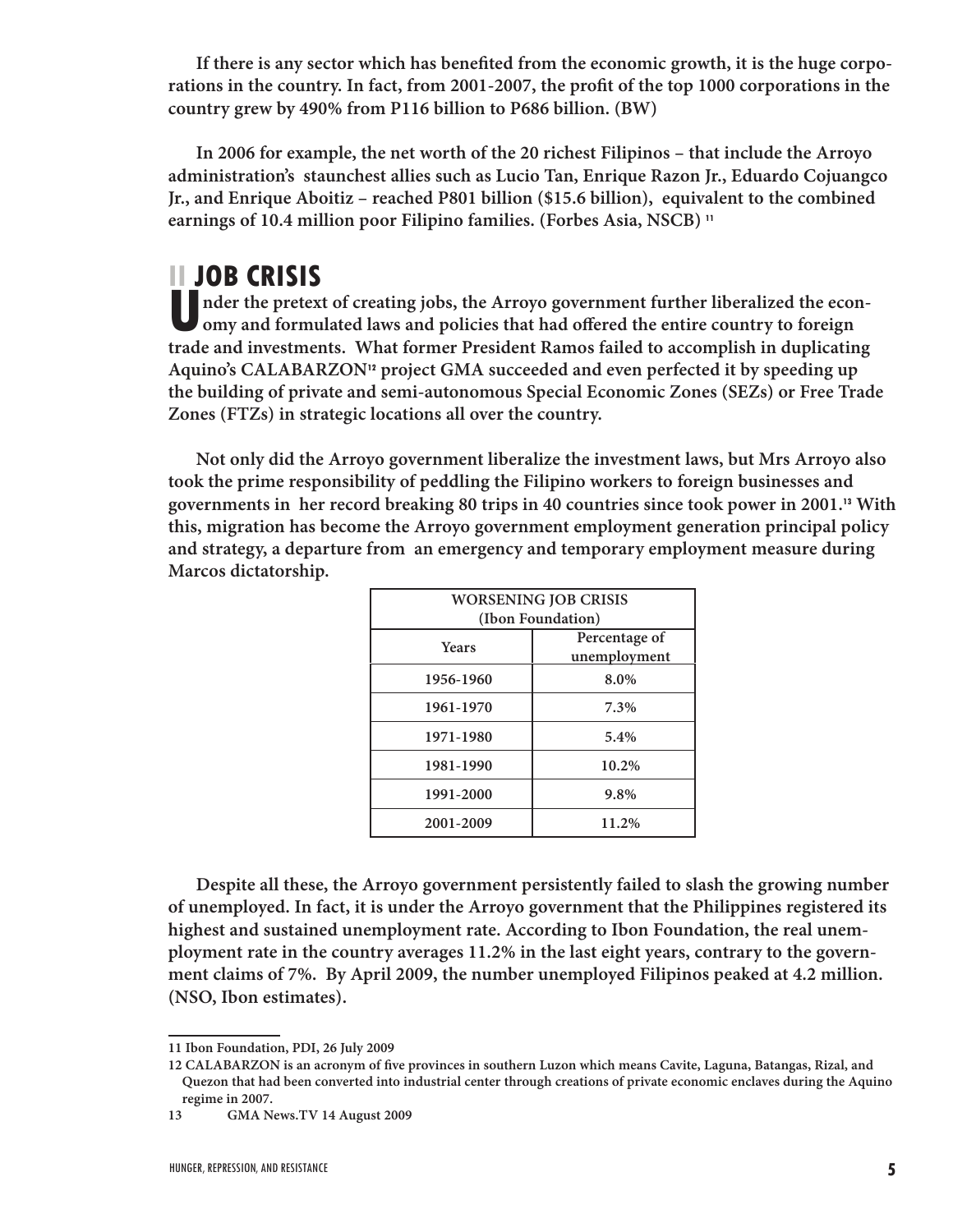**In the agriculture sector, only an average of 258, 200 jobs per year were created from 2001-2008 compared with 1 million target jobs per year. <sup>14</sup> Underemployment on the other hand is placed at 18% of the 38 million labor force.**

| <b>COMPARATIVE UNEMPLOYMENT RATE IN</b>   |                       |                        |                                                                    | CHARACTERISTICS THE 202 SPECIAL ECONOMIC           |                                       |                      |                     |
|-------------------------------------------|-----------------------|------------------------|--------------------------------------------------------------------|----------------------------------------------------|---------------------------------------|----------------------|---------------------|
| <b>SELECTED ASIAN COUNTRIES 2008-2009</b> |                       |                        | <b>ZONES IN THE COUNTRY</b><br><b>Manufacturing Economic Zones</b> |                                                    | 66                                    |                      |                     |
| Country                                   | <b>Period Covered</b> | Unemployment<br>Rate-% |                                                                    | <b>Information and Technology Parks/</b><br>Center |                                       | 123                  |                     |
|                                           |                       | 2009                   | 2008                                                               |                                                    | <b>Agro Industrial Economic Zones</b> |                      | 2                   |
| <b>Brunei</b>                             | 2008 (Average)        | 4.0                    | 4.0                                                                |                                                    | <b>Tourism Economic Zones</b>         |                      | 9                   |
| Indonesia                                 | 2009 (February)       | 8.1                    | 8.5                                                                |                                                    | <b>Medical Tourism Parks / Center</b> |                      | $\overline{2}$      |
| Malaysia                                  | 2009 (March)          | 4.0                    | 3.6                                                                | <b>MAJOR INVESTORS BY NATIONALITIES</b>            |                                       |                      |                     |
| Philippines                               | 2009 (July)           | 7.6                    | 7.4                                                                | Nationality                                        | $# \text{ of }$<br>Companies          | Nationality          | $#$ of<br>Companies |
| Singapore                                 | 2009 (June)           | 3.3                    | $2.2\,$                                                            |                                                    | they owned                            |                      | they owned          |
| South                                     |                       |                        |                                                                    | <b>US</b>                                          | 206                                   | Chinese              | 37                  |
| Korea                                     | 2009 (Aug)            | 3.8                    | 3.2                                                                | Japanese                                           | 566                                   | German               | 32                  |
| Taiwan                                    | 2008 (Average)        | 3.9                    | 3.9                                                                | Koreans                                            | 231                                   | Australian           | 28                  |
| Thailand                                  | 2009 (June)           | 1.4                    | 1.2                                                                | Taiwanese                                          | 56                                    | French               | 14                  |
| Vietnam                                   | 2008 (Average)        | 4.3                    | 2.0                                                                | <b>British</b>                                     | 37                                    | Hongkong             | 21                  |
| <b>Source: BLES-DOLE</b>                  |                       |                        | Dutch                                                              | 39                                                 |                                       | Source: PEZA website |                     |

**Furthermore, the Philippines is now second to Indonesia in terms of unemployment in Southeast and East Asia.**

**Although there were indeed jobs created, these merely replaced the jobs lost or destroyed due to company closures and other schemes that capitalists do to avoid the crisis.** 

**" is excessive opening of the economy to foreign capital and establishing economic en**claves in various strategic locations in the country failed to bring significant contribution to **massive employment generation. First, contrary to government propaganda, capitalists are reluctant to invest in the country not because of high wages and trade unions but because of**  inefficient government bureaucracy, lack of infrastructure, constantly changing policies, and **rampant corruption. <sup>15</sup> Second, in the 202 SEZs that exist in the country today, compared to only four during the early 1980s, only a little more than a million workers are employed. <sup>16</sup> ,**  This statistics is far smaller compared to the exports and profits created by the workers inside **the enclaves, not to mention the quality of work and the many testimonies of inhuman working conditions inside the enclaves.** 

### **A LABOUR EXPORT– KEY STRATEGY TO GENERATE JOBS**

**Examining the employment generation program closely, it is apparent that aggressive export of Filipino labor has been the regime's principal solution to reducing unemployment, Dur**ing its nine years in office, the Arroyo government claimed to have created 14.2 million jobs **through migration, the biggest employment that a single policy has ever delivered.**

**15 Ibid..**

**<sup>14</sup>** National statistics office

**<sup>16</sup> Philippine Economic Zone Authority, www, peza.gov.ph**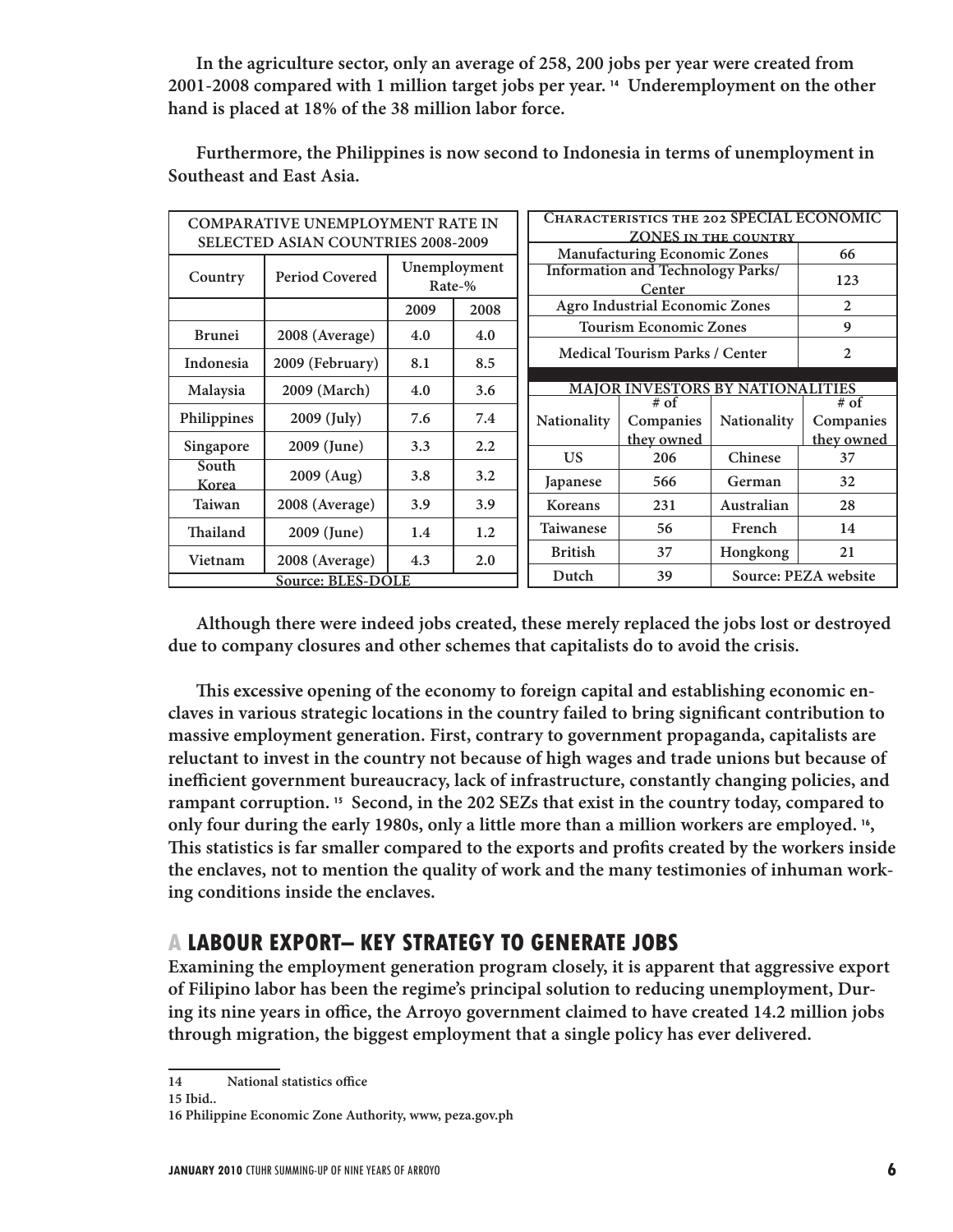**From January to November 2009 alone, a total of 1.28 million Filipinos or 3 600 Filipi**nos per day<sup>17</sup> left the country to work abroad even in the most dangerous countries such as **Iraq and Afghanistan to support their families. Today, more than 9 million OFWs (overseas**  filipino workers), mostly domestic workers, <sup>18</sup> are working in different parts of the globe, pri**marily in Saudi Arabia and Hongkong.** 

**No propaganda of the government can conceal the worsening job crisis, as the streams**  OFW deployment not only cover serious unemployment but reaffirms the failure of the do**mestic economy to address joblessness. It [OFW deployment] further reinforces the fact that an economy and employment program highly dependent on foreign debt and capital failed and will continue to fail to give Filipino workers secure and decent jobs.** 

**Not only does labour export policy masks the worsening unemployment but it also provides a stable source for dollars to pay the country's foreign debts and to keep the economy**  afloat. Today, the Philippines ranks as fourth largest remittance-receiving country next to **India, China and Mexico whose economies are far larger than the Philippines.**

Behind the huge benefits of migration including the billions of dollars in remittances, the government remains indifferent to the welfare of Filipino migrant workers. Paid advertise**ments for instance do not include OFWs who were maltreated, imprisoned, and sentenced to**  death after defending their dignities and rights against abuses of their employers.

**In 2008 alone, 5 540 distressed OFWs returned to the Philippines, most of them were domestic helpers from Middle Eastern countries and Asia. In the same year too, 41 Filipinos were in death rows while 23 migrant Filipinos died of mysterious causes. Cecilia Alcaraz, an**  OFW in Taiwan, was sentenced to death by a firing squad after being accused of murdering **Chou Mei-yun, her friend broker. <sup>19</sup> Apart from abuses and maltreatment, OFWs are also vulnerable to various diseases. In fact, they place third in the number of HIV cases in the country. <sup>20</sup>**

#### **B CONTRACTUAL WORK AND THE BALLOONING INFORMAL SECTOR**

"The way to fight poverty is to create jobs and not to destroy them". <sup>21</sup> This is what GMA **said in her 2001 SONA.** 

**Like in other policy declarations, the statement was only true in paper but in practice,**  regular jobs are massacred to pave the way for flexible, temporary, unprotected, hazardous, **precarious jobs with barely survival income.** 

The informal sector alarmingly accounts for the 44.6% of those considered employed. **Sixty three percent (63.5%) of them are individuals in their most productive ages (25-54 years old). <sup>22</sup> More than half or 54.6% of this number are in the agriculture sector and 39.1%**  in the service sector. These are the so-called semi-workers or informal workers who are not

**<sup>17 &</sup>quot;Ganito Tayo Noon, Ganito Tayo Ngayon", PDI, 20 January 2010**

**<sup>18</sup> Philippine Overseas Employment Administration (POEA)**

**<sup>19</sup> GMA News TV 25 August 2009**

**<sup>20</sup> Inquirer.Net 16 August 2009**

<sup>21</sup> Office of President website, www.op.gov.ph

**<sup>22</sup> DOLE**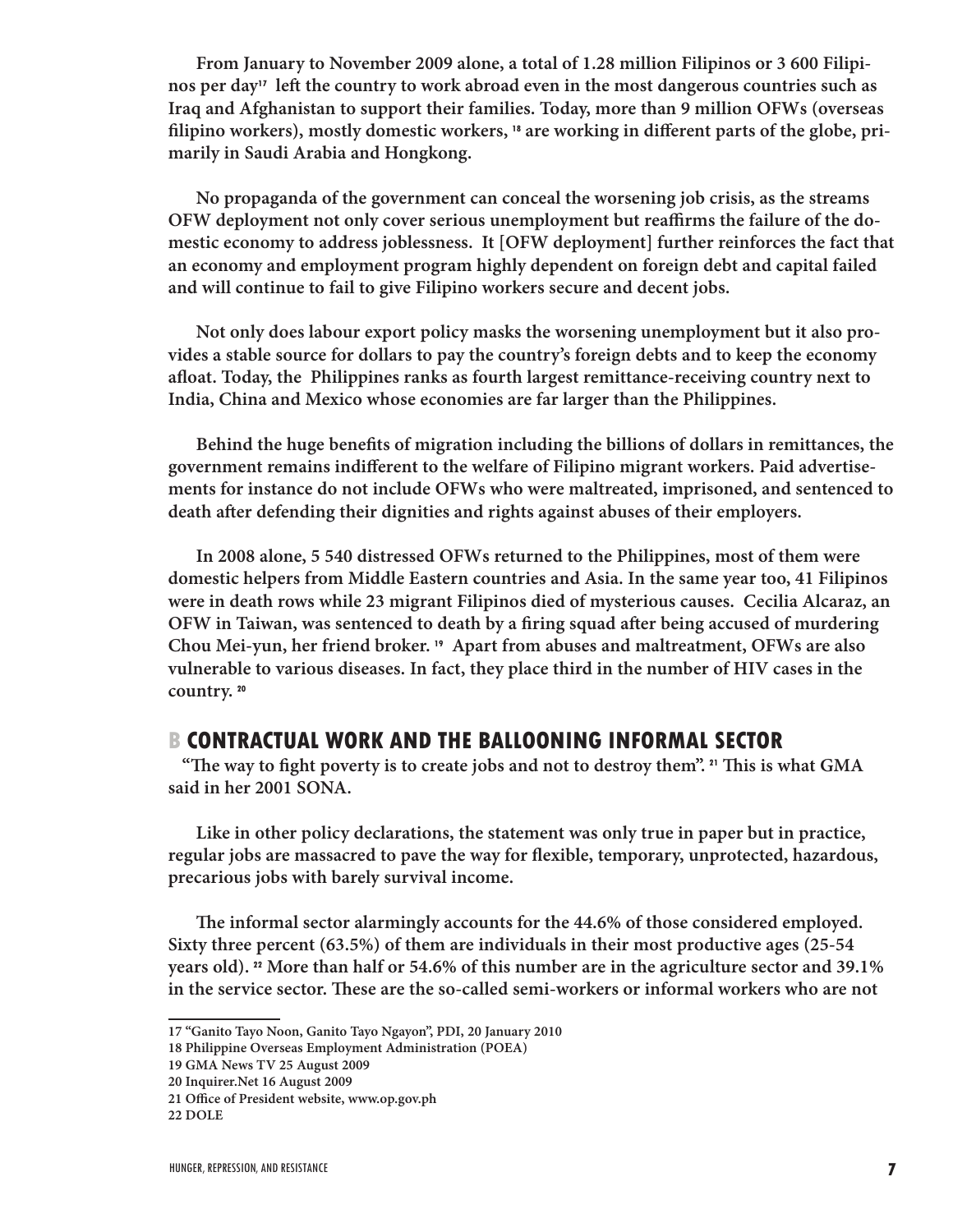covered even by limited benefits under the Labor Code such as wages, holiday pay or other national laws such social security (SSS) or Philhealth insurance. They are also not covered **by laws on the right to freedom of association (union formation or collective bargaining) by**  virtue of the precarious characteristics of their employment and by the absence of definite **employer, which is a legal requisite to forming unions.** 

**Union organizing and collective bargaining in the Philippines are enterprise-based and practically applies only to wage and salary workers in companies with more than 10 employees.**

**Even the Comprehensive Livelihood and Emergency Employment Program or CLEEP that was outlined by the government as a response to the crisis failed to reach its target despite the P7.3 billion23 spent by the government on this program alone. From an original**  target of 460, 280 jobs only 350, 000 were generated which included street sweeping, fixing of pipes, tree planting and office maintenance in various government departments. Also included in CLEEP are microfinance projects, that is, providing some individuals access to **small government loans to encourage "entrepreneurship" through sari-sari (retail) stores, backyard farming or poultry among others.**

In the formal sector where workers have regular income and definite employer/s, part **time workers increased by 5.9 million which currently stands at 14.3 million or 2 out of 5 workers. " is includes those who work only from 1 to 4 hours each day like those employed**  in fast food chains such as Jollibee as well as part-time working students. The number of **people who are considered earning some income but actually do not work also doubled from 489,000 to 839,000 (NSO).**

The 500 000 jobs created in the Business Process Outsourcing-Information and Com**munication Technology (BPO-ICT) <sup>24</sup> industry that the Arroyo government brags are largely**  contractual too. These include the 280 000 jobs in call centers of big foreign and local com**panies that were enticed to invest in the country to maximize the cheap yet highly-skilled,**  English speaking and efficient Filipino workers. These jobs in the BPO-ICT industry are in fact not new jobs, but spin-offs of regular positions previously integrated in the standard **operations of a company (for instance, customer relations in telecommunications and bank**ing) that have now been subcontracted or offshored to achieve higher efficiency with lesser cost and greater profit.

The BPO-ICT industry however, is a nightmare to regular workers and unionized enter**prises. When the Banko Sentral ng Pilipinas (BSP) issued BSP Circular No. 268 for instance,**  the structure of employment in banking and finance institutions drastically changed. The **nine functions of banks for example that were previously being done by regular employees were gradually contracted out. <sup>25</sup> As a result, regular workers are slowly retrenched as these functions and positions disappear. And if the enterprise was unionized, the loss of regular workers certainly undermines the bargaining power of the union, whose membership is based on regular employees.** 

**<sup>23</sup> Philstar.com 14 Septermber 2009**

<sup>24</sup> Office of the President website, 18 January 2010

**<sup>25 &#</sup>x27;Primer on labor outsourcing', EILER at Banking and Financial Institutions Against Circular 268, Abril 2009**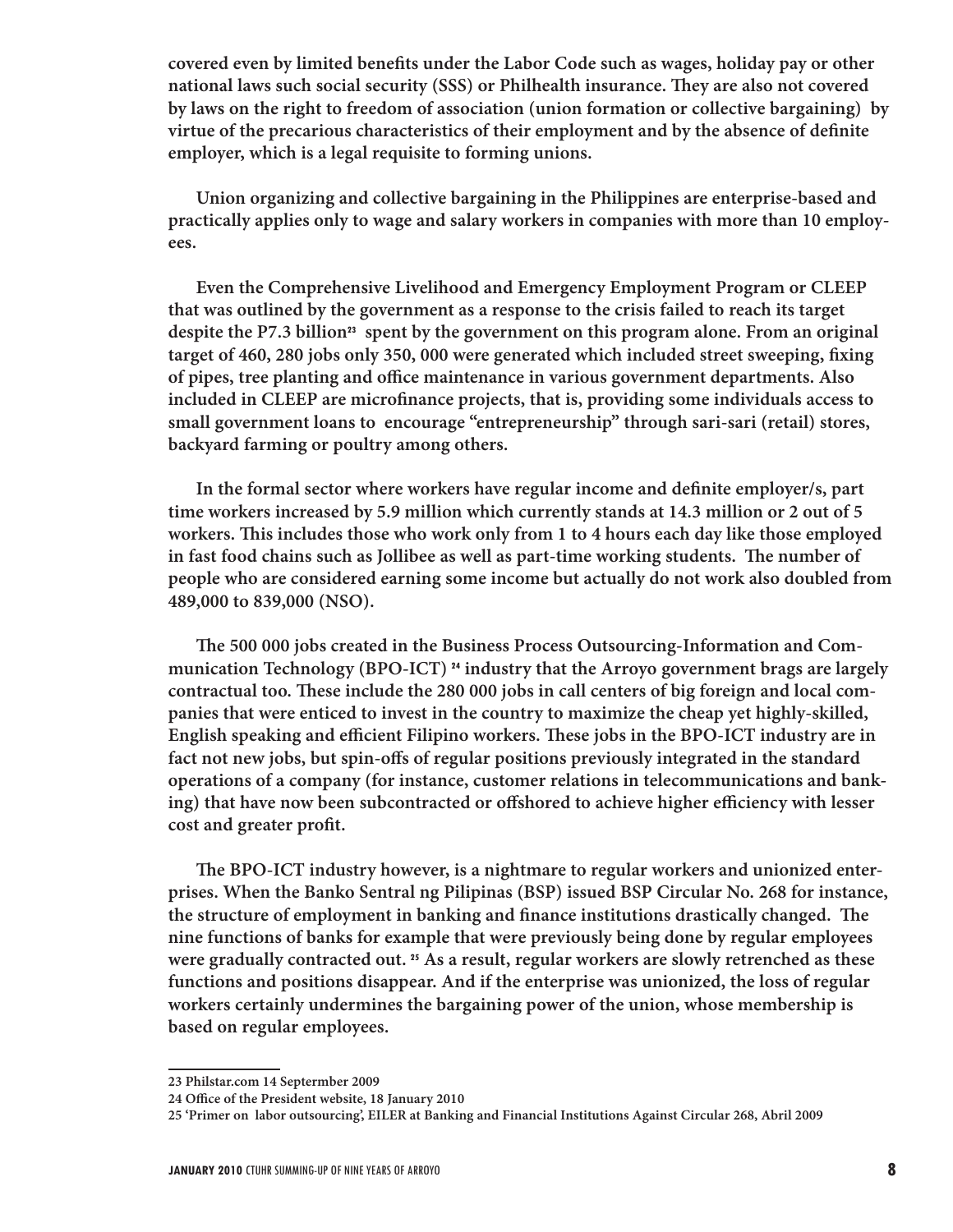The employment conditions in the manufacturing sector are by no means different from the service sector. Regular jobs are destroyed swiftly, efficiently, and silently as capitalists **fiercely compete to minimize cost and maximize profit through forced retirement, voluntary separation, restructuring, re-engineering, merger, rationalization, downsizing and other**  schemes that destroys jobs for regular employees in favour of more flexible workforce and hi-tech production. Contractual, trainees or whatever names they may call the flexible work**ers are paid lesser than the regular workers and most importantly, are not allowed to form or join unions or other organizations.** 

**CTUHR's research for example, revealed that 3 out 5 workers of majority of the workplaces in CALABARZON (where there are 33 SEZs) are contractual who work from two**  weeks until five months only. These workers have varying classifications and undergo differ**ent processes of employment. Most of them go through manpower agencies if not through Technical Education and Skills Development Authority (TESDA)26. " eir wages are lower**  by 17-43% compared to regular workers and often work longer than that of regular workers. The practices in Yazaki Torres Manufacturing Co<sup>27</sup> in Calamba, Laguna are more telling **wherein regular workers who are still too young to retire are forced to apply for retirement**  but are rehired as contractual workers afterwards<sup>28</sup> without the benefits.

This only shows that so-called news jobs created are not really new but mere replace**ments of the retrenched workers whose contracts or projects have expired.** 

**In unionized workplaces, on the other hand, such as NXP (previously Philips Electron**ics), San Miguel Group of Companies, labour flexibilization together with other rationaliza**tion schemes do not only see the rapid reduction in regular jobs but union membership as well. Out of the 20 000 or more workers of SMC for example, only 8 000 are regular workers and the number of union members are even much smaller. In Magnolia Cavite Plant alone- one of the companies of SMC, there are more than 400 casual workers as against around 200 regular and unionized workers.** 

This reality is bolstered by Ibon figures that 4.6 million out of 18.6 million wage and salary workers are confirmed irregular workers or those considered as casual, contractual, sea**sonal, apprentice, trainees, probationary, on call, etc. In sum, nearly 25.37 million to 32.41**  million workers are victims of lack of work due to flexible employment schemes.<sup>29</sup>

**What is more worrisome is the reality that contractual workers are compelled to accept these conditions to keep their jobs and in fear that they join the increasing and long queues**  of unemployed. Thus, in many ways, they become more vulnerable to abuses and are left to **fend for themselves.**

**<sup>26</sup> TESDA or Technical Education and Skills Development Authority (TESDA) was established through the enactment of Republic Act No. 7796 otherwise known as the "Technical Education and Skills Development Act of 1994", which was signed into law by President Fidel V. Ramos on August 25, 1994. " is Act aims to encourage the full participation of and mobilize the industry, labor, local government units and technical-vocational institutions in the skills development of the country's human resources.**

**<sup>27</sup> YAZAKI Torres Manufacturing Co in Laguna is 60% Filipino owned and 40% Japanese and its location is registered as YMTI Realty Special Economic Zone Authority. It manufactures automobiles wiring harness**

**<sup>28 &#</sup>x27;Sibat sa Puso ni Mang Juan', research by CTUHR Hinggil sa Pleskibilisasyon sa 7 Industriya sa CALABARZON 2005 hanggang 2007**

**<sup>29</sup> IBON Foundation 2010 Primer (Pag-asa sa Pakikibaka)**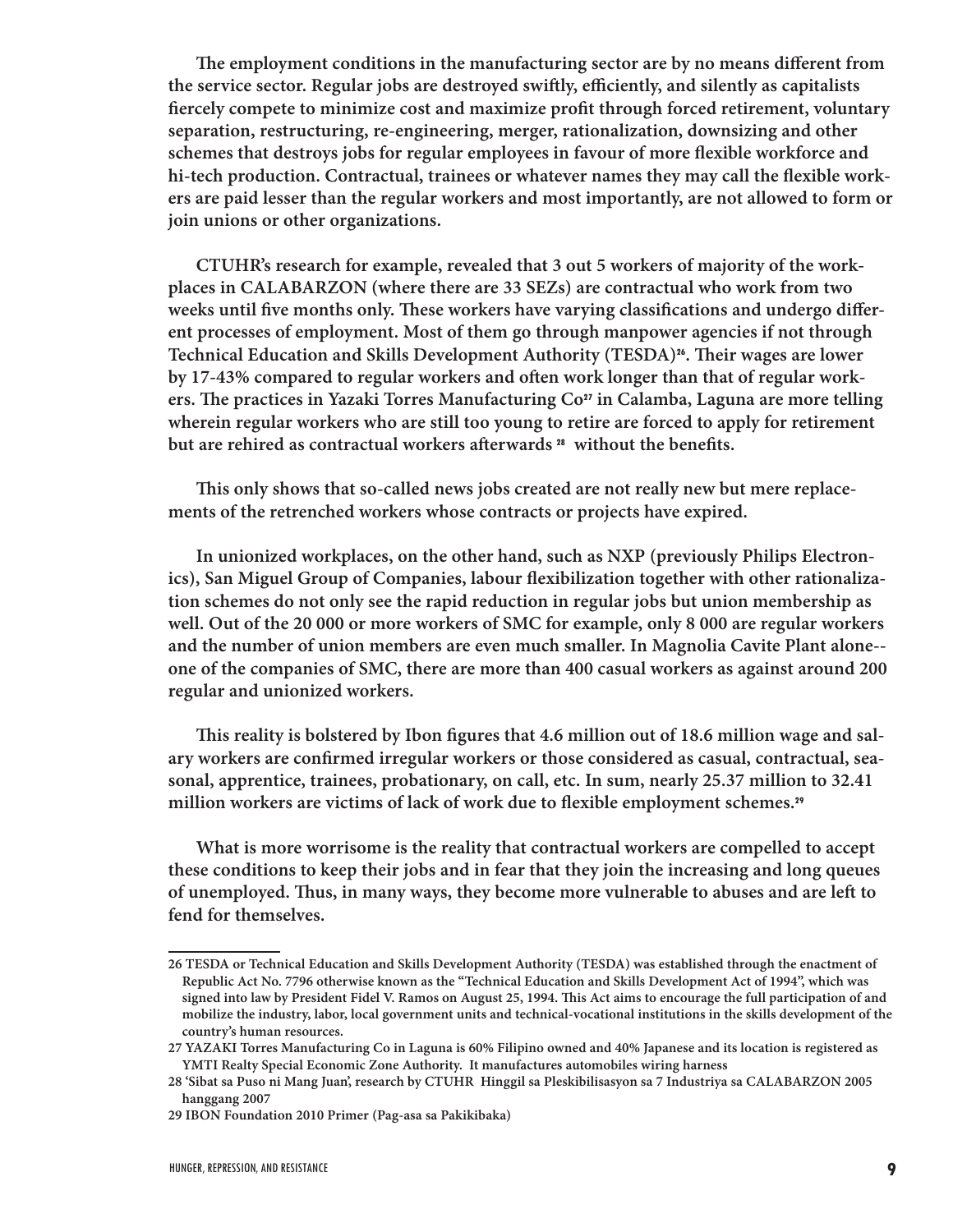### **C LEGALIZING WORK FLEXIBILIZATION AND LOW WAGES**

The rights to security of tenure and the promotion of full employment are guaranteed under **the Constitution and the Labor Code of the Philippines. However, the reality is far from what the laws say. Not only do trade and foreign investment were liberalized when the Philippines become member of the World Trade Organization, (WTO) on January 1995, but the employment was also deregulated similar to what the government does with oil and commodity prices to align the country to market trends.** 

Under Arroyo administration, labour flexibilization was not just legalized but intensified **exacerbating rather than addressing unemployment. As early as March 2002, the Department of Labor and Employment (DOLE) issued DOLE Order # 18-02 outlining the require**ments for legal operations of manpower agencies. The law effectively made the workers' **rights to security of tenure co-terminus with the contract.** 

**DO 18-02 or Rules Implementing Articles 106-109 of the Labor Code allows contracting,**  and subcontracting arrangements as well as fixed term employments, meaning a workers can be employed in shorter period than the terms of contracts. The fixed term employment totally eliminates the rights of workers to security of tenure and retirement. The passage of this **law saw the immediate mushrooming of labour only contractors in every corner of cities and towns in the country and direct hiring by companies swiftly become a thing of the past. In calculated moved to skirt the law that requires the promotion of a worker to a regular status**  after six months and 1 day of employment, companies set up their own manpower agencies. **Local politicians also joined the fray by establishing their own agencies, which later become their campaign vehicle during election.<sup>30</sup>**

**Whilst the law prohibits labor-only contracting, capitalists easily get away with the law, as the law itself only requires the agencies to properly register.**

**Following DO 18-02, Republic Act 9178 or BAMBE Law or Barangay Micro Business**  Enterprises Law was passed on November 13, 2002. The law exempts the employers with a **capital of Php 3 million and below from payment of taxes and fees and exemption from the**  coverage of the minimum wage law.<sup>31</sup> The law is silent about other rights of workers like the **right to freedom of association. As a consequence, workers saw capitalists, even multina**tional corporations swiftly separating, subcontracting, or spinning off the entire production **or lines of production leaving them jobless, and/or union less.** 

**Apart from the above, it is under the Arroyo government that students of vocational and technical courses have been used extensively as production workers especially of the automobile and electronic industry under the pretext of training. While they are called trainees, the students are required to work like regular employees but they only receive allowance instead of regular wages. In addition, the scope of jobs requiring apprenticeship and learnership period was also widened, that even mere attaching of buttons on garment products was** 

**<sup>30</sup> Politicians owning agencies asked families and workers who got their employment from their agencies to pay back their gratitude to them by voting for them or the candidates they support during election. `Utang na loob' or gratitude that is deeply ingrained in nearly all Filipinos particularly the poor has been exploited by the politicians to get votes from people who in various instances ask `favors' from them, even if those so called favors are in fact obligations or responsibilities of**  public officials.

**<sup>31</sup> www.Lawphil.net**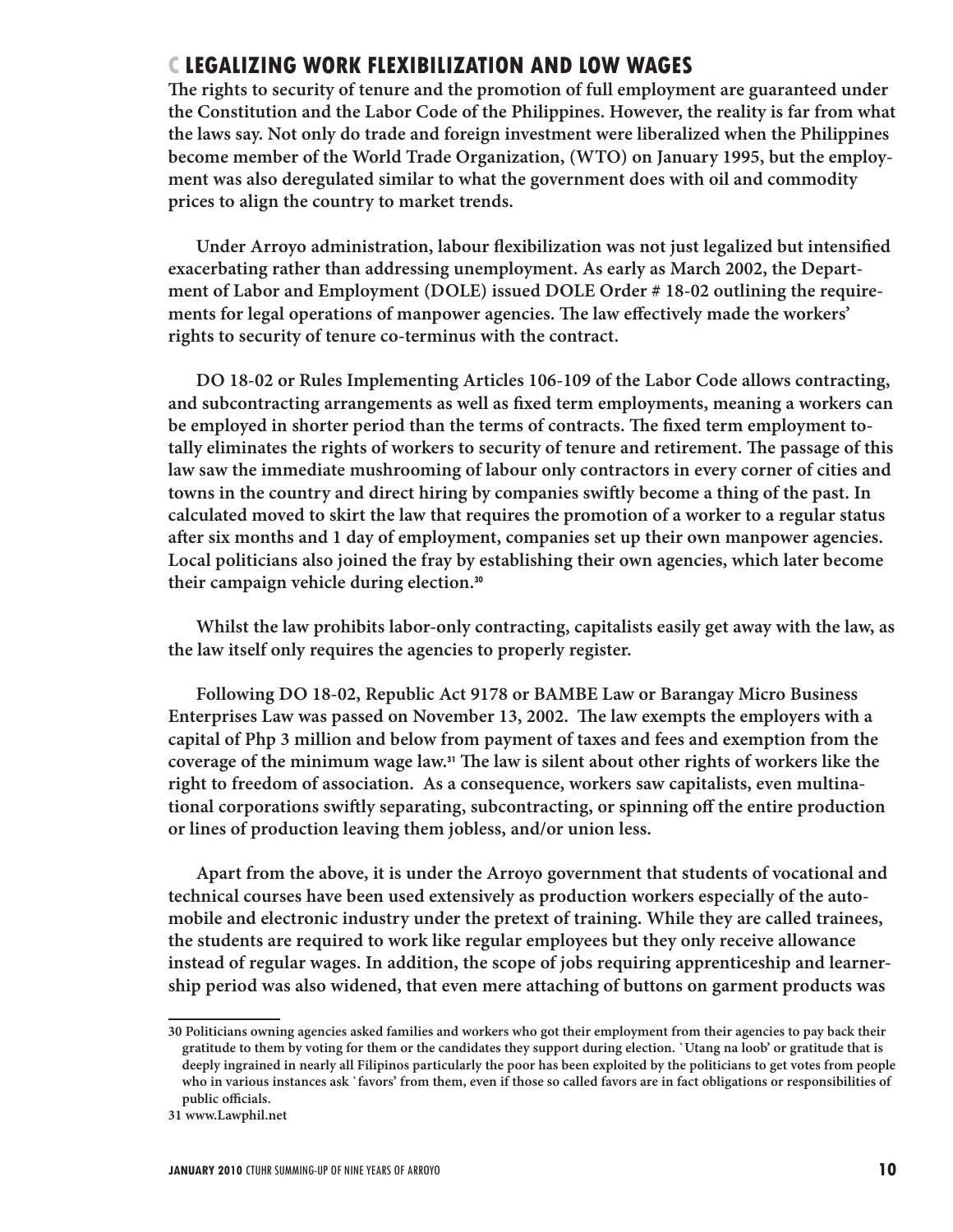**subjected to a three-month training.** 

These practices are legally protected under Republic Act No. 7796 or the Technical Edu**cation and Skills Development Authority (TESDA) Act" and the Republic Act No. 7698 or "Dual Training Act of 1994. In automobile and electronics companies in the Southern Tagalog like Nissan, Honda, Masuda, EMI Yazaki, and Testech among others, the law radically**  shrinks the number of regular workers amidst the bloating number of trainees and flexible **workers. .** 

**Most recent legal tactics that squeeze the workers further is DOLE Advisory # 02-09 or Guidelines on the Adoption of Flexible Work Arrangements issued last January 29, 2009 as an answer to the world crises. Under the guise of preserving jobs, the advisory gives capitalists complete leeway to implement compressed work week, longer working hours with no overtime pay, work reductions and many other cost cutting schemes that are detrimental to the workers' right to job security, wages and health.** 

#### **D BARELY SURVIVAL WAGES AND BENEFITS**

**Serious unemployment in the country also depresses wages and has been excessively exploited to justify the government refusal to legislate wage increases by an act of Congress and continuously depend on the decision of the Regional Wage boards for wage increment.**

**In the span of nine years, the nominal wages undeniably increased from P250/day to**  P382/day in Metro Manila or a total of an additional P130. The high inflation rate diminishes **the real value of this wage increase to just P12. " us, despite the so-called increase, workers can barely cope with the prices of basic commodities and family needs estimated at P917**  (US\$20) per day. The P382/day salary in Metro Manila, country's highest wage rate, is in fact **accounts to only 41% of the actual needs of family and lamentably, about 60% of the factories and establishments violate the prescribed minimum wage.** 

| WAGES AND COST OF LIVING: THE WIDENING GAP |                        |                           |         |
|--------------------------------------------|------------------------|---------------------------|---------|
|                                            | Minimum<br><u>Wage</u> | <b>Family Living Wage</b> | Gap     |
| 2001                                       | P 252 (US\$ 5)         | P 509 (US\$11)            | - P 257 |
| 2008                                       | P 382 (US\$ 8)         | P 917 (US\$20)            | - P 535 |
| Source: Ibon Data Bank                     |                        |                           |         |

Since the effectivity of Wage Rationalization Act or RA 6727 on July 1,1989 at the time of late President Corazon Aquino wages have never been the same. Aside from fixing new wage **rates, the Act created various Regional Tripartite Wage and Productivity Boards or Regional Boards whose responsibility is to prescribe minimum wages in each region, rather than**  leaving the fixing of minimum wages to Congress year after year and law after law. However, there are no clear guidelines how wages are fixed except for broad bases of cost of living in each regions thus fixing of the minimum wage become more political rather than based on **the actual needs. In addition, the law did not only create regional wage boards, but also create more than 500 wage level systems in the country, which has been continuously assailed**  by progressive trade unions as divisive and ineffectual. Some trade union centers have in fact **called for the repeal of RA 6727 and for the abolition of the Regional Boards.**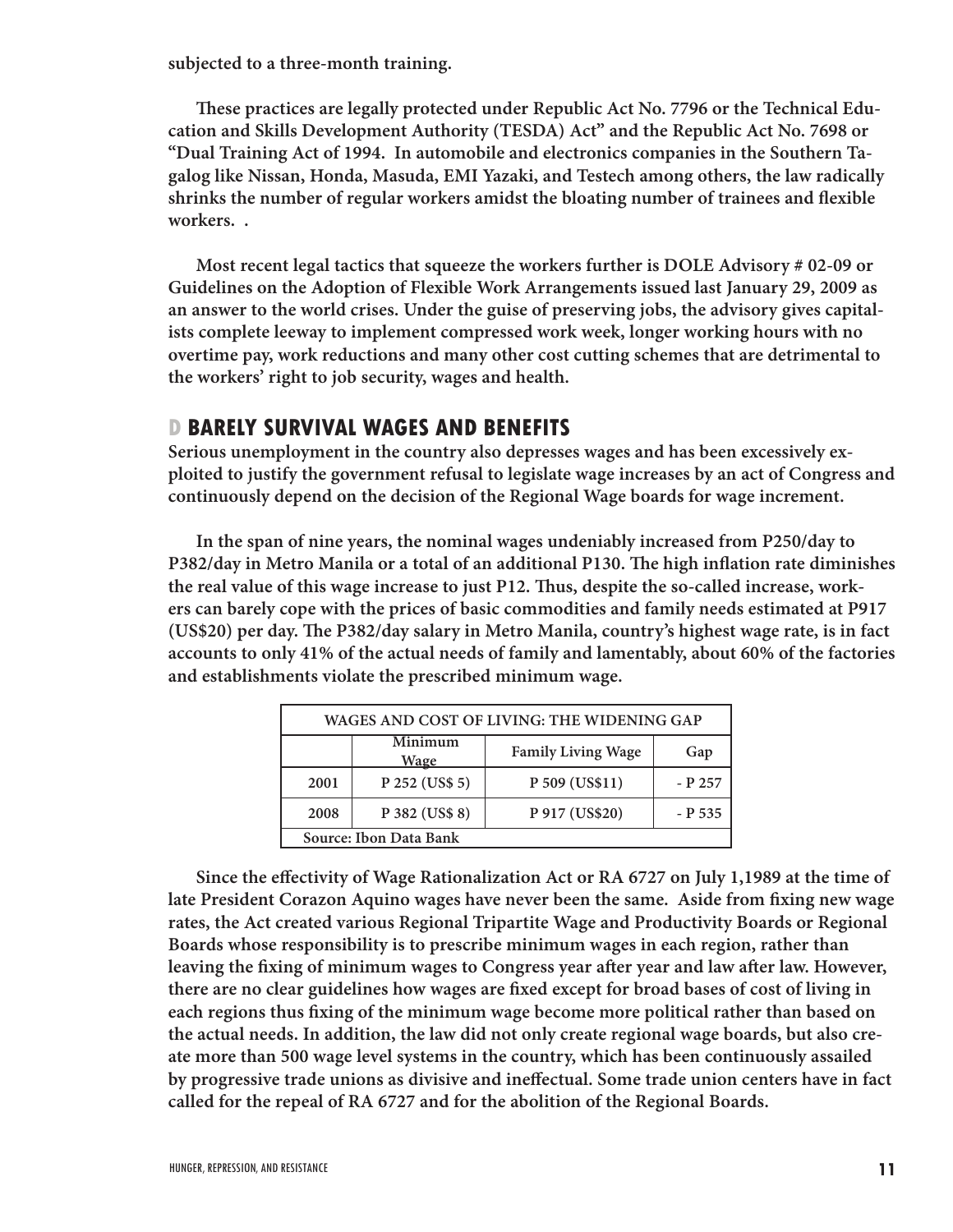**Despite the apparent failure of Regional Wage Boards to uplift workers' salaries, the government incessantly opposed the clamor of the workers for a P125 national legislated across the board wage increase and even threatened the workers of company shutdowns if such demands are granted. Various studies showed that wages account for only 10% of the**  production cost, an insignificant amount compared to advertisements that takes 50-75% of **a product cost. Examining further, the wage increase that the workers seek, it is not hard to see that the amount is only minimal especially when compared to the Php1 447 billion spent by Mrs. Arroyo in her trips abroad from 2001-200732 and to the P28 million entertainment expenses of the DOLE.** 

#### **E LONGER WORKING HOURS, INHUMAN CONDITIONS**

**While unemployment situation deepens, those considered fortunate to have jobs are bleeding dry from overwork and sub-human conditions at work.** 

**At Hanjin Heavy Industries Corp (HHIC) in Subic Bay Freeport Zone and the largest single foreign investor in the country employing about 23,000 workers, had been the subject of protests and condemnation due to the series of deaths of 25 workers who have died due to accidents and absence of safety precautions, devices and trainings inside the shipyard. " is does not include residents around the shipyard who died of malaria when the company setup various facilities that not only disturbed the ecosystem but the entire environment.**

**Inside the economic enclaves like in CALABARZON, working hours normally last for**  10-12 hours/day and there are even instances wherein workers do double-shift or 16 hours of **work. Raymundo Aguba, 29 years old and a contractual worker at Masuda Philippines, died**  in the workplace after he was forced to work for 22 hours in 2004. The same fate struck Ro**meo Mapacpac of Asia Brewery in Laguna and Salvacion Langomes of PP92 in Compostela Valley who both died of exhaustion in 2005.**

**In Novaliches Quezon City, one of the surviving industrial belts in NCR shares the same predicament. Workers particularly the contractual ones who passed through employ**ment agencies are obliged to work 12 hours a day without day-off within a month. Whilst **it sounded too much, they accept the condition to get employed and increase their income at the minimum wage level of P382/day. CTUHR random survey conducted in the area**  revealed that contractual workers are only paid between P180-270 per day. The wage offers **further declined when the twin typhoon Ondoy and Peping hit Metro Manila and Northern**  Luzon on September last year flooding most factories in the area.

The biggest reflection of this despicable reality is the consecutive deaths of workers in **Hanjin shipyard, which has earned the company a new tag - graveyard.**

This oppressive condition is further aggravated by DOLE's incapacity and lack of political will to implement labour standards. The small number of labour inspectors, 180 individu**als in total to inspect about 24, 000 enterprises all over the country attest to the absence of serious intention to protect the local workers from exploitation. Worse, DOLE has handed over the responsibility to inspect and secure health and safety standards as well as implementation of core labour standards (including right to organize, collective bargaining) to the capitalists themselves that employ 200 or more workers by virtue of Department Order 57-04 series 2004 or Labor Standards Enforcement Framework (LSEF). " is means that capitalists**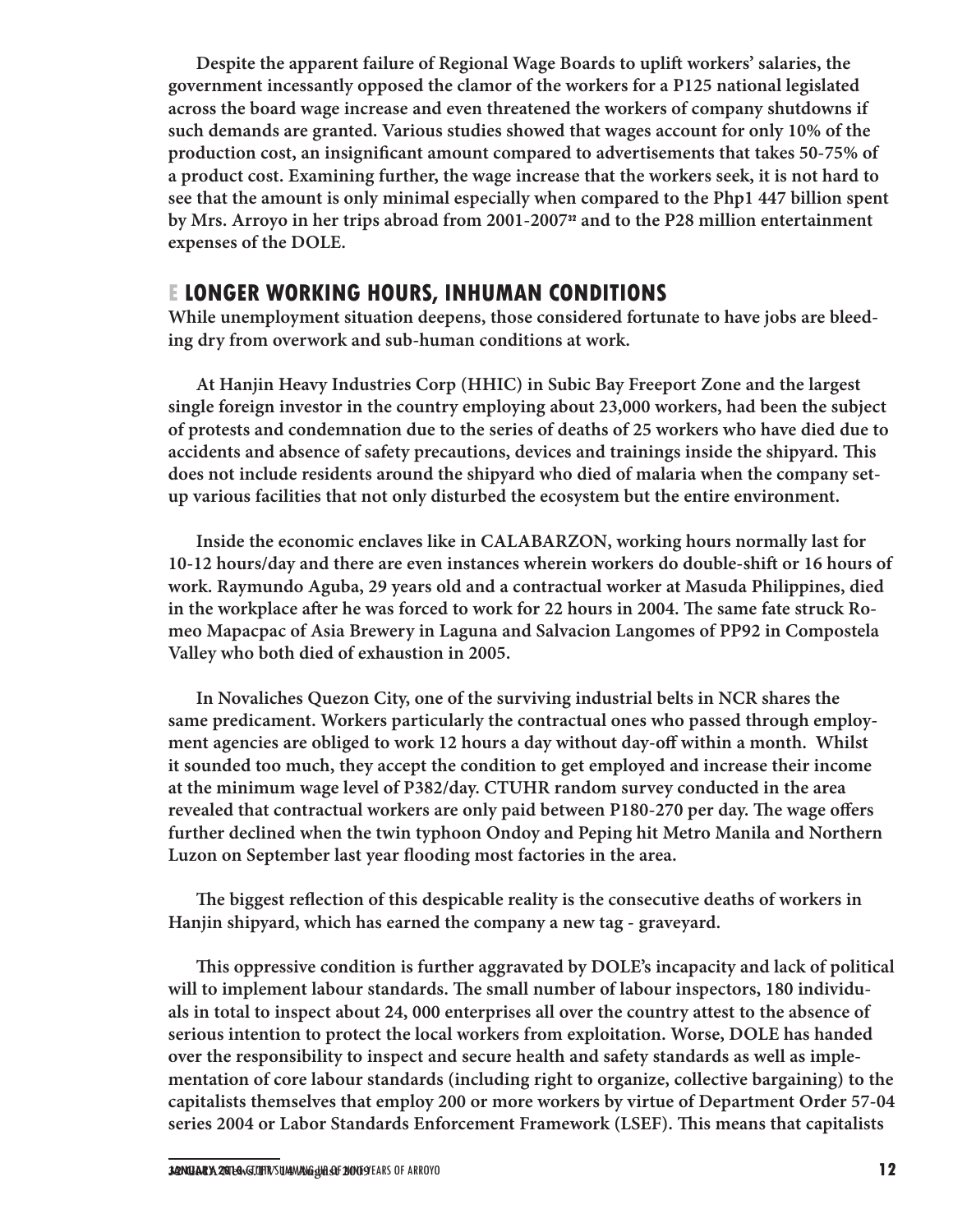**can freely do what they wish (comply or violate labour standards) or conduct Self Assessment and report it to DOLE without worrying about government interference, just like what happened in Hanjin shipyard.** 

**Hanjin Shipyard became so invincible, that DOLE cannot do anything with the series deaths except for saying that HHIC indeed violated labor standards.**

The LSEF came into effect on 31 January 2004 by virtue of Department Order 57-04 series 2004. LSEF defines the approaches and strategies that are to be pursued by the regional **implementers to ensure voluntary compliance with labour laws. As provided by Department Order 57-04, the LSEF encourages the proactive participation of establishments in labour standards enforcement through: (a) Self-Assessment (SA) for establishments with more than**  200 workers and those with certified collective bargaining agreements, regardless of employ**ment size; (b) Regular Inspection for establishments employing 10-199 workers; and, (c) Training and Advisory Visits (TAV) for establishments employing 1-9 workers and those registered as Barangay Micro Business Enterprises (BMBEs), regardless of employment size.<sup>33</sup>**

# **III WAR ON TRADE UNION MOVEMENT**

**Note: all data and information on this section were taken from various CTUHR yearend reports from 2001-onwards.**

**T he deprivation of the workers' economic ability to sustain their basic needs such as food,**  shelter, education for their children etc has to a large extent forcing them to trade off their **rights and dignity at work to be able to survive. In fear of losing their jobs, shelter or getting their family hungry, majority of the workers were reduced to silence and resignation and their resolve to struggle weakened.** 

Despite the tremendous odds, a significant though relatively small section of the workers, however persist in organizing unions to uplift themselves out of this situation. The govern**ment's policies and practices implemented in the last nine years however, not only nipped the buds of newly formed unions while established ones were weakened, if not busted.**

The workers movement almost limps from unparalleled comprehensive attacks on jobs and union rights such as: 1) intensive and widespread use of labor flexibilization to align the **country to the demands of globalization 2) anti-union laws and regulations 3) militarization of workplaces and use of violence under the pretext of maintaining industrial peace and as**  an offshoot of counter-insurgency program Operation Plan Bantay Laya I & 2 (Oplan Free**dom Watch 1 & 2).**

**Under the latter's program, plantations, industrial enclaves, agricultural farms and workers communities especially on places where there exist militant unions from Luzon to Mindanao were placed in an undeclared martial law.**

**" is has resulted in an unequalled number of trade union rights violations, particularly on the right to freedom of association and civil liberties of the workers since Marcos dicta-**

**<sup>33</sup> Blog: communicating labourrights by Vittorio Longhi**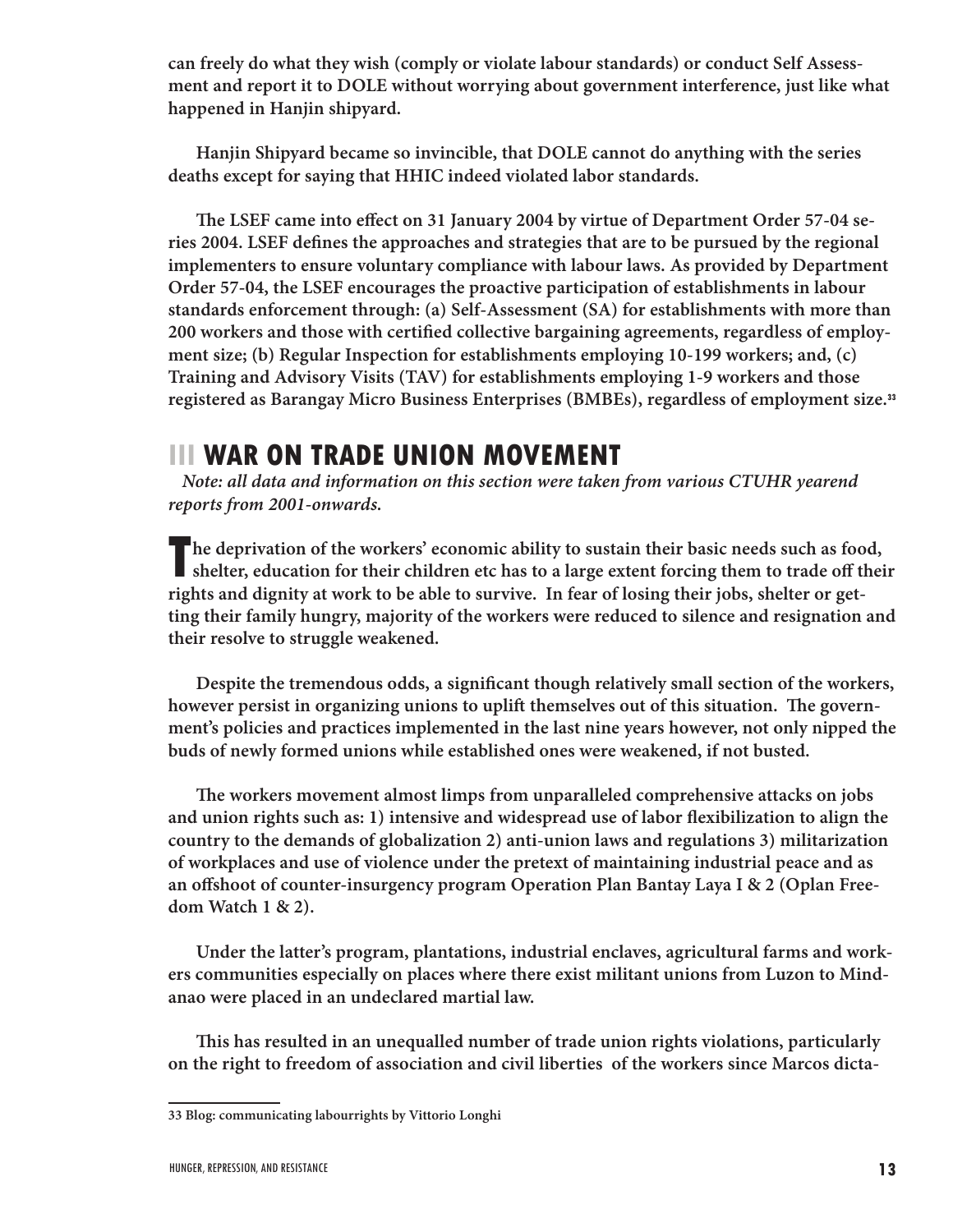**torship was ousted from power 24 years ago.**



**From 2001 to December, 2009, CTUHR documented 1, 757 cases of trade union and hu**man rights violations affecting 158, 909 victims. Definitely, this is a partial count as CTUHR could hardly document and monitor cases where is access is difficult such as in far-flung **plantations, and special economic zones due to the resource limitation of the institution.**

**Hence, union membership quickly and dramatically decline throughout the country.**  The effect of these policies is more pronounced in the number of workers covered by collec**tive bargaining agreements (CBA). From 3.85M unionized workers or 13.2% of the total employed in 2001, the number declined to 1.956M or merely 5.5% of the total employed in 2009. These unionized workers belong to different trade union centers with varying political orientations that in some ways also affect the attainment of better conditions at work.** 

**Logically, as the number of unions dive, so as the number of factory strikes that went down to only four (4) in 2009, the lowest in seven (7) decades. Legally, a strike can only be**  launched by a registered local trade union after complying with the strings of requirements, including the following: i) filing of Notice of Strike and allowing 15 days cooling-off period **if the issue is unfair labor practice and 30 days if the issue is CBA deadlock; ii) conducting a strike vote and submission of the result to the DOLE seven days before the actual strike.** 

**Contrary to the DOLE's declaration, the decline in strikes is by no means an improve**ment in working conditions and industrial relations but in fact a concrete reflection of the **repressive regime of labor relations in the country.**

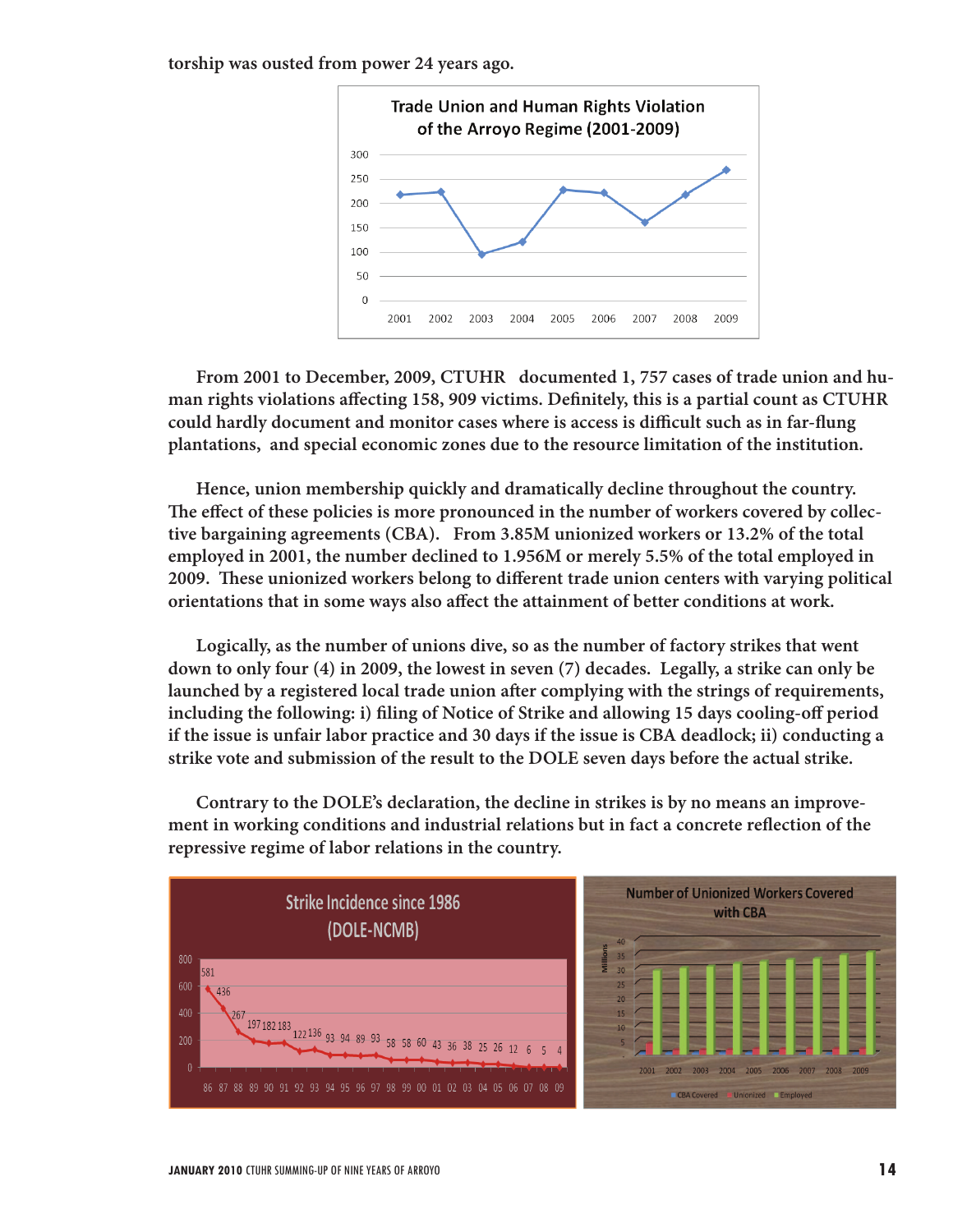### **A MARTIAL LAW IN WORKPLACES: NAKED INTERFERENCE OF THE MILITARY ON UNION ACTIVITIES**

**At the onset of the Arroyo government's "War on Terror" campaign in the form of Oplan Bantay Laya 1 & 2 (OBL 1 & 2), Mrs Arroyo in meeting with investors in the province of Laguna in 2001, declared its total war on "factory terrorists"—they are the unions that according to her cause factory closures, destroy employment and dissuade foreign investors.**

The statement immediately saw the brutal and bloody dismantling of picketlines espe**cially in the Southern Tagalog such as in Nissan Motors, Toyota Motors, Southtech, Masuda Philippines, Nestle etc.) between 2001 and 2002.**

**In fact, from 2001-2004 nearly the protests, pickets and strikes that the workers launched in Southern Tagalog were violently attacked, protesters were arrested and slapped with charges of common crimes.**

**" e dismantling of picketlines was followed by deployment of counter-insurgency/ counter-terrorist units of the Philippine National Police (PNP) like the elite unit of Special**  Action Force (SAF) and Regional Mobile Group (RMG) in different strike bound factories **(especially multinational corporations) and communities. Since then, these forces did not leave the areas, and in nine years their numbers have increased and now being augmented by elements from 202nd Infantry Brigade of the Armed Forces of the Philippines Philippine Army.**

#### **B SPY INTELLIGENCE NETWORK**

**Parallel with this, spy intelligence networks or management Eyes and Ears are being established inside the production line or section in vulnerable factories, that is, workers on the**  process of union formation, KMU affiliated or influenced unions, and companies that the **military suspect to be "vulnerable for infiltration" by militant terrorist unions. Their primary aim, crush the KMU unions and prevent them and their allies from organizing a union.**

**According to the source, the Section Eyes and Ears network are composed of workers handpicked by the management according to certain criteria who will attend two days semi**nars on how the communist (enemy) operates the labor sector. The management and secu**rity personnel will also attend and later, all workers will be asked to attend series of one-day seminars on communist insurgency and counter-insurgency.** 

**Every section Eyes and Ears of the management will periodically reports to the Facilitators (civil and military operations of the Philippine Army) for assessment and when enemy activities are spotted, the counter-insurgency psychological operations are done.**

**At ! rst, even CTUHR took the establishment and operations of the spy networks as a scene in a movie or in spy novel. But since it got hold of details from the source in 2004,**  reports from the ground did not only reconfirm the truthfulness but amplify how it (spy **network) works in reality.** 

**In Sunever Lights for instance, elements of the Special Weapons Action Group (SWAG) of the PNP manned all the movements of the union leaders while inside the worksite. Dur-**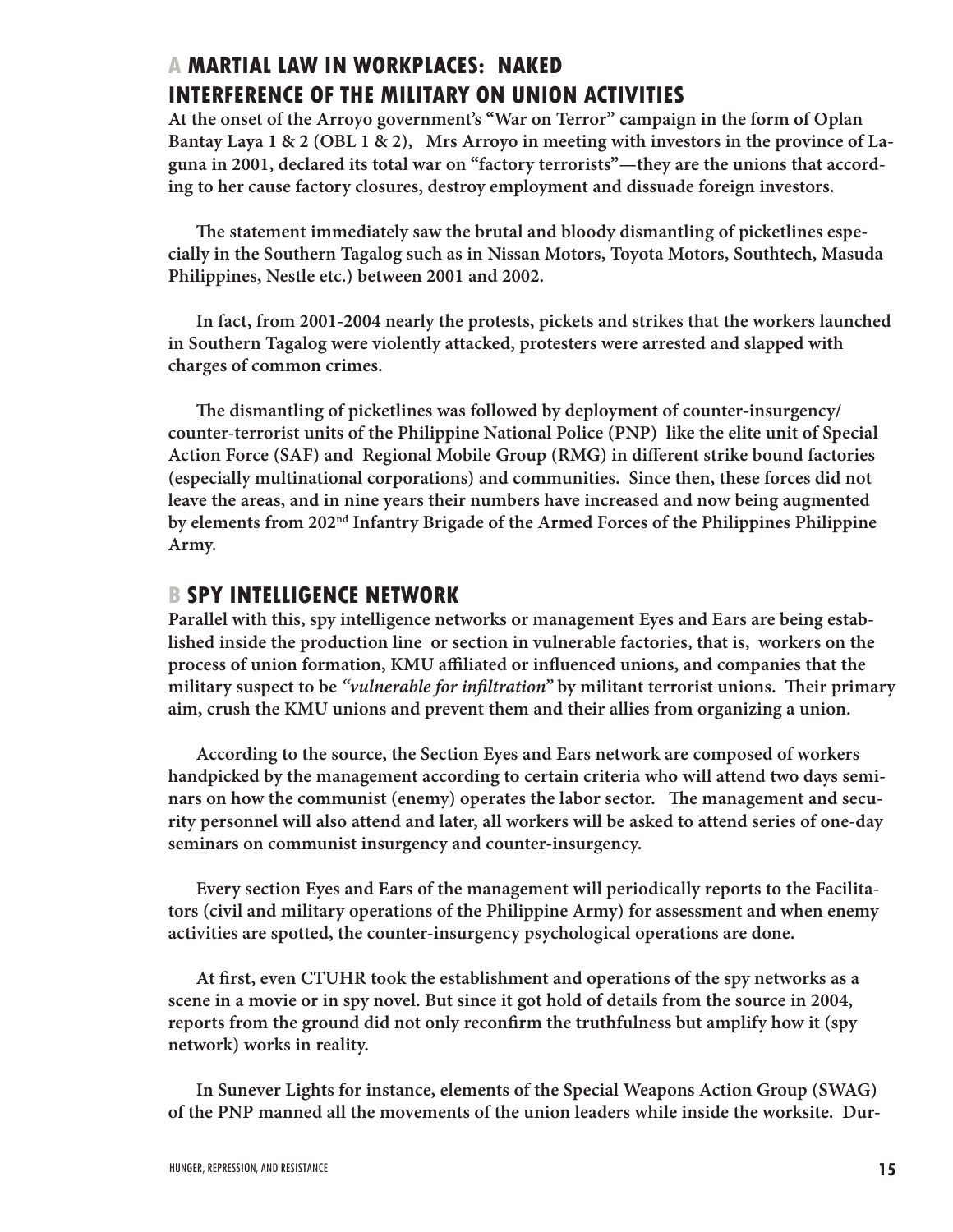ing the process of union's certification election, the capitalist immediately sacked all the union officers and active members. When the workers finally staged their strike, vicious **attacks were received by mostly women workers of the factory from the police until the strike are broken and the workers were thrown outside the factory premises.** 

**In various plantations for exports in Mindanao, Marsman Estate in Davao del Norte, a group of workers together with the elements of the army started holding one day seminar**  when the campaign for union election also began. The seminar is always accompanied by a film showing on the alleged links of the Kilusang Mayo Uno on the New People's Army and the menace of being associated with militant unions. The seminar was intensive and com**pulsory for workers, and thus it was not surprising that when the election result came out, KMU lost by small margin.**

**In Compostela Valley, the military organized the Workers for Industrial Peace and Eco**nomic Reforms (WIPER) in 2008. The organization also claimed to have workers and resi**dents close to banana plantations and packing plants as members. Its main activities include**  holding anti-union, anti-KMU, and anti-communist propaganda such as forums, film showings, and recruitment of members to spy on union officers and members.

**Similar activities are also regularly conducted in DOLE Philippines, wherein the primary consort of the military in anti-KMU and anti-communists forums is the alleged manage**ment sponsored workers organization called UR-DOLE. The forums were previously held in **the company premises but the union's protests against it, and the social audit conducted on the company apparently forced the company and the military to hold the seminars outside. Reports gathered by CTUHR noted that workers attend the forums on company expenses, they are paid their daily wages without workings. Towards the end of 2009, the so-called Investment Security Forces (ISF) directly `invite' workers to participate in forums.**

#### **C OUTRIGHT MILITARIZATION IN WORKPLACES**

**Nowhere in the country's modern history that military's intervention in industrial relations become so brazen and blatant, than what the military has been doing under Arroyo's regime.**

The onset of implementation of OBL 2 in Central Luzon signaled the new wave of attacks on the workers movement that caught the trade unions off guard. Members of the **56th IB and 69th IB under the 7th Infantry Division of Philippine Army, under the command**  of Gen Jovito Palparan started questioning the union officers on union matters including financial statements. KMU affiliate local unions such as in Console Farm, Robina Farm and **Solid Development Corp. in San Miguel and San Ildenfonso, Bulacan, Coca-cola and Cos**mos Bottling Corp in Pampanga were hit hardest. Officers were threatened and some were forced to resign until the military virtually take over the unions. They threatened the unions to disaffiliate from KMU or something bad will happen to them. After the takeover, union **organizers of Kilusang Manggagawa sa Bulacan (KMB or Workers Movement in Bulacan)**  and Workers Alliance in Region 3 (WAR 3) were systematically hunted until the two offices **closed down. Organizers were forced to live a life on the run as even communities were raided in Pampanga and census were conducted to identify and weed out insurgents and their supporters.**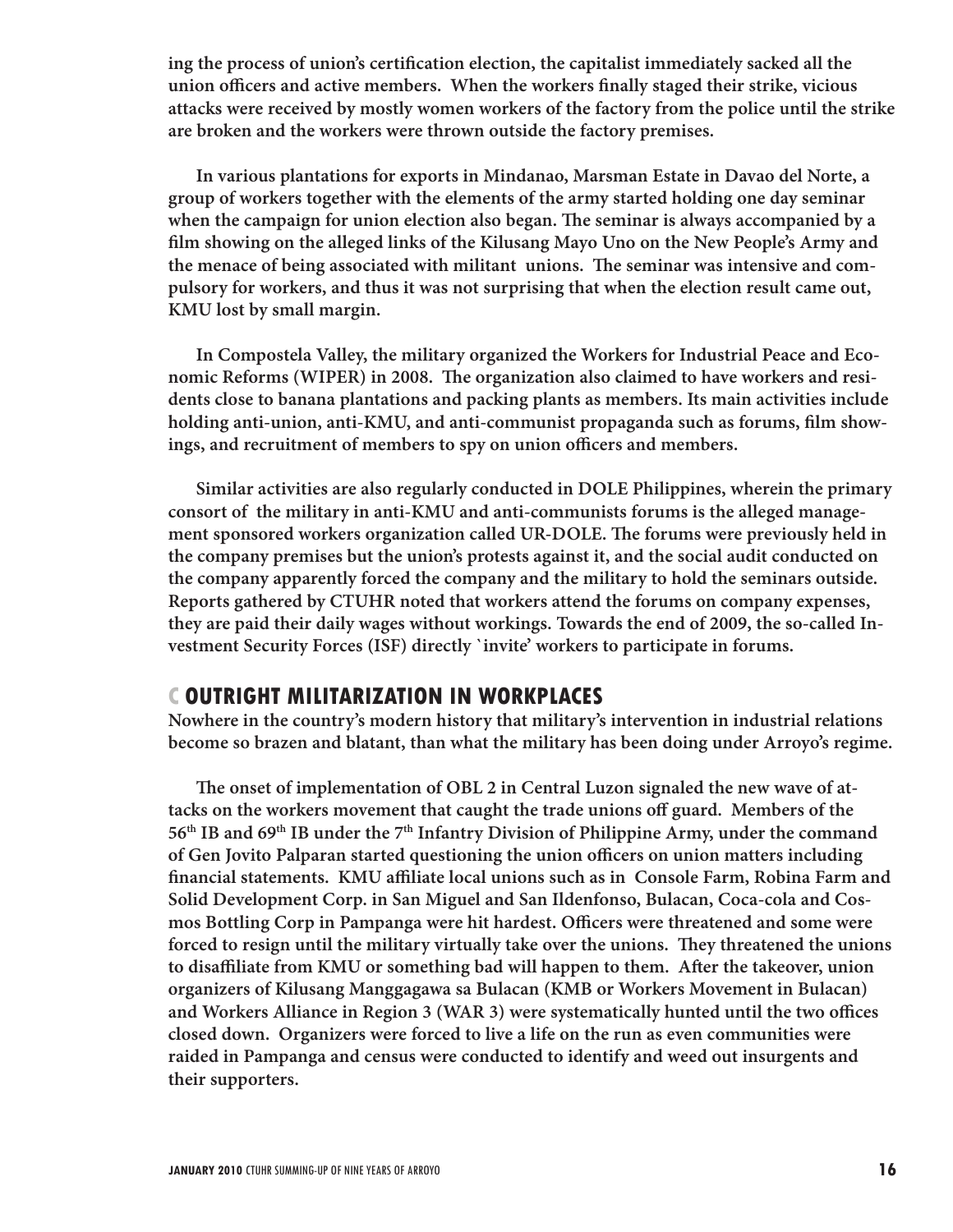**Following the take over of unions in Bulacan, the military called for union meetings,**  draft union resolutions and even create CBA proposals. Union officers of Robina and Con**sole Farms were also conscripted into the Barangay Defense System (BDS) and Inter-territorial Defense System ( ITDS) where they are forced to patrol the whole village nightly and**  report all the union activities as well as other organizations present in the area. This was **followed by the capitalists' unilateral suspension of the CBA agreements with the unions and whatever the workers won in the CBA was reversed.** 

In 2008, the military also hounded members and officers of International Wiring System Workers Union (IWSWU) in Tarlac City which prompted the union to file a complaint at the International Labour Organization. The military conducted forums on different vil**lages where many IWS workers reside and discouraged them to ask for improvement in the**  forthcoming CBA negotiation. The also accused the union officers of financially supporting the NPA and threatened the union president to stop his union activities. The union however, **was prompt to respond and with assistance from labour rights organizations, campaign was**  launched at the local and international level. The latter proved effective as the harassment **was temporarily halted and in December 2009, the union inked a new CBA with the company.** 

**In 2009, the same tactics are used and being used in Robina Farms in Antipolo by elements of the 16th Infantry Battalion implemented same schemes to demoralize unionists.**

Legally, the military doesn't have any right to interfere in the union affairs, but the OBL **counter-insurgency program does not only muddle in labor relations, but in fact target**  unions and unionists as enemies of the state. These continuing operations, despite tremen**dous protests, not only paralyzed the unions but sowed terror among workers.**

The military seemed to have learned that tactics in Central Luzon were effective in terrorizing workers and unionists to silence. Thus these practices are replicated in the plantations **of Mindanao primarily the KMU and other existing militant and independent unions.**

**Even the Alliance of Progressive Labor (APL) a labor group critical of the KMU complained about the harassment to their union organizers in Mindanao Textile Corp (Mintex).**  The military also suspected their organizers to be linked with KMU thus considered NPA **recruiters.**

**In Metro Manila, tentacles of counter-insurgency operations were also spread. On August 2006 Pres. Arroyo issued EO 546 that gave way to the deployment of Civil Military Operations (CMO) of the AFP in more than 400 villages, mostly urban poor communities in the National Capital Region (NCR). EO 546 aims to institutionalize counter-insurgency operations through coordination of the military, police, local government units and mobilization**  of civilians as force augmentation to effectively "clear" the city and other major towns from rebel influence and cut rebel support.

The biggest and most atrocious product that EO 546 has created is the army of the Am**patuans in Maguindanao who were responsible for the massacre of 57 individuals including 30 journalists on November 23,2010.**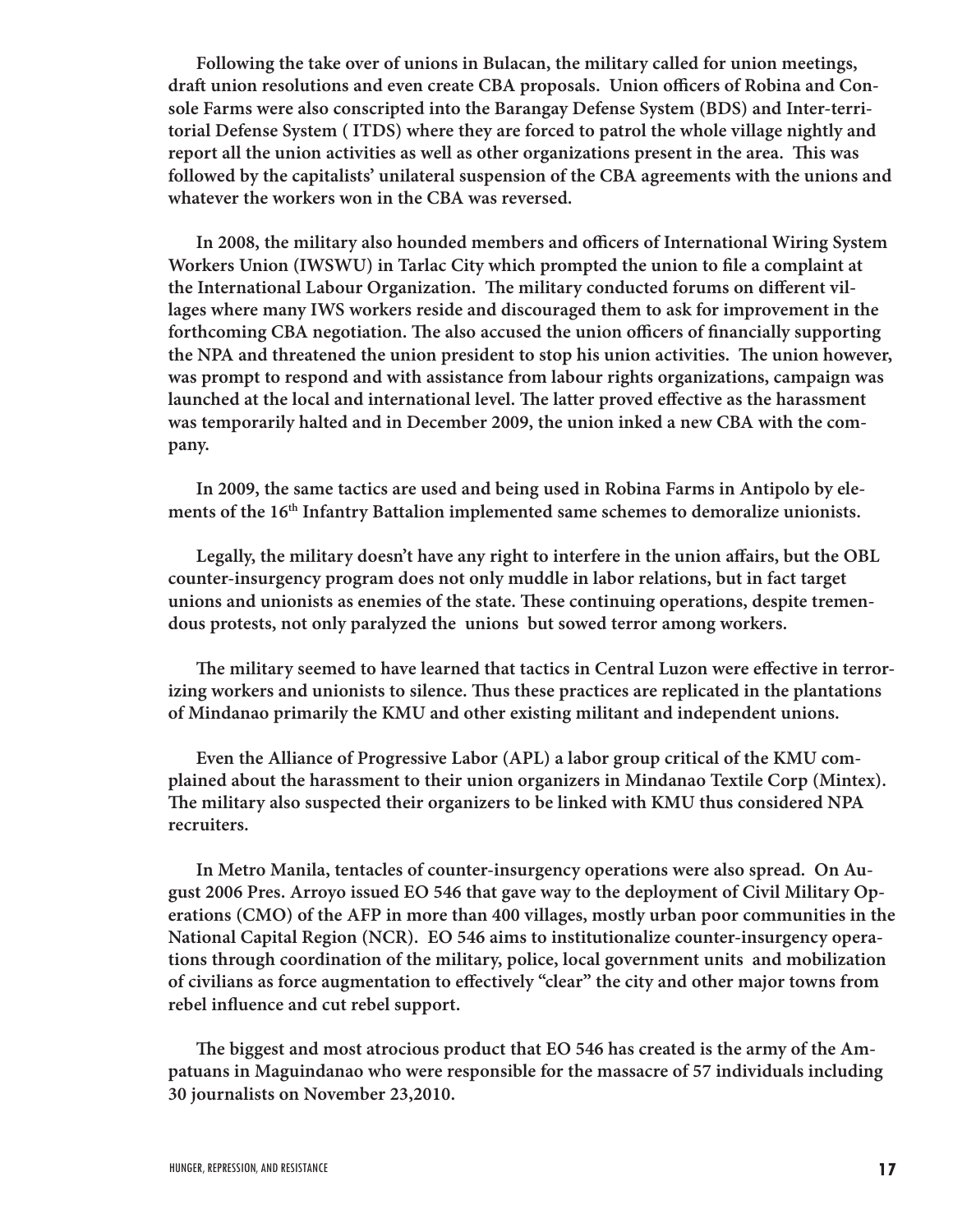Like the situation in provinces, union organizers and officers as well as residents in urban poor communities and partylist group organizers affiliated with the Anakpawis, Gabriela, Bayan Muna were also harassed and hounded by CMO elements. CMO personnel infiltrated schools and universities to conduct forums and discussions demonizing different militant **organizations. Film showings like the Anti-KMU movie are held and copies of the video are widely distributed. Military elements were involved in the demolition of picketlines in Ren Transport in Tandang Sora, Quezon City and in demolition of houses in Manila, Quezon and Taguig City.** 

**To date, CMO elements are deployed in around 400 urban poor communities in Metro Manila.**

**Naked violence seemed not enough and the government passed the Human Security Act**  of 2007 (aka Anti Terrorism Law) which dangerously broaden the concept and definition of **terrorism. But the law met overwhelming protests locally and internationally, for its overly**  broad definition and violations of international standards that the government found the **hard to use to its maximum objective.** 

#### **D 95 WORKERS, LEADERS, ORGANIZERS AND ADVOCATES WERE KILLED**

**Surveillances, threats, takeovers, assaults and suppressions were never enough to dissuade the workers from pursuing their demands and to silence government critics particularly**  those calling for Mrs. Arroyo's ouster and/or resignation from office and dissuade. As at **December 2009, 95 trade unionists, organizers, workers and advocates were killed while**  four (4) others remain missing. Thirty five (35) of the victims were murdered while there are ongoing labor disputes inside their worksites. The seven victims of the Hacienda Luisita massacre and those murdered after the massacre, like Ricardo Ramos, Fr. Tadena, Ladera, **Collantes, Nestle union president Diosdado Fortuna, , Rogelio Concepcion of Solid Development Corp among others have yet to be given justice. [complete list of victims of extrajudicial killings in the labor sector, see table] Except for Ricardo Ramos case where Philippine**  Army sergeant was identified, no arrest has been made and the person arrested concerning Ramos case was allegedly the fall guy. There were accounts that the real perpetrator in killing Ramos roams free in Tarlac. All cases filed at the Commission on Human Rights were **archived allegedly for lack of witnesses and direct evidence nullifying all the circumstantial evidence that positively points to the military as the perpetrators.**

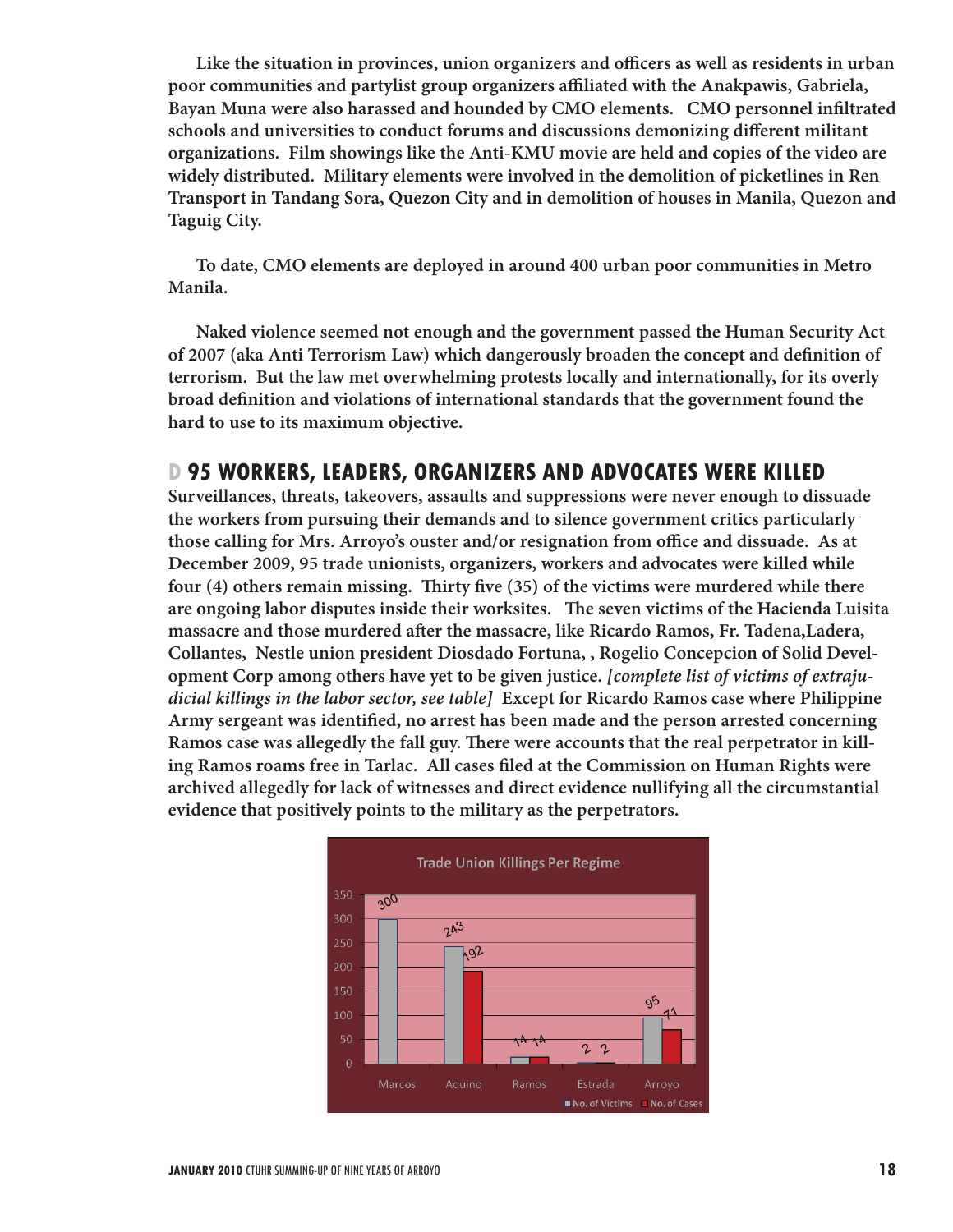**" is clear absence of arrests and prosecution even if suspects and deep-seated culture of impunity in the country had in fact emboldened those who are responsible to commit more killings and human rights violations. Gen. Jovito Palparan who was pinpointed by the Melo Commisison that the government formed to look into the killings, to have some degrees of responsibility has been lavishly praised by Mrs. Arroyo for his performance and in fact pro**moted. When retired he was offered a juicy position to look after the Subic Freeport Zone by **Ms. Arroyo, except that he chose to sit in Congress as representative of his anti-communist partylist-- Bantay. He is now running for Senate with a single mission of preventing militant representatives Satur Ocampo (Bayan Muna) and Liza Maza (Gabriela Women's party) from winning the senate seat.**

**Following strong international condemnations and protests against the killings, the cased dropped down in 2007 which only proved that the government has something to do with them. Enforced disappearances, abductions continued shamelessly.** 

**Whilst activists, human rights defenders and trade unionists are continually hounded by state forces, the Ampatuan clan-- staunch ally of Mrs. Arroyo – who had 57 individuals massacred, and whose armory pales even those of the Armed Forces of the Philippines are treated with kid gloves and legal leeway to elude punishment. Malacanang declared a state of emergency in Maguindanao, a declaration that was completely incomprehensible as the Ampatuans were not up in arms against the government, they, in fact supported the govern**ment in its so-called anti-terror drive. The Department of Justice (DOJ) charged them rebellion instead of multiple counts of murder-- case that the DOJ knows will be difficult to prove **in the court. Ampatuans are not rebels, they are warlords who have strengthened themselves due to protection of their political coddlers.** 

### **E ASSUMPTION OF JURISDICTION: LICENSE TO ASSAULTING STRIKES AND PROTESTS**

The most brutal and bloody strike dispersal in the post Marcos dictatorship also occurred **under the Arroyo regime. In 2001, the workers strike at Goodfound Cement in Bicol region 2001 over union busting, was by unimaginable force at the time. Two six by six truck loads of heavily armed Philippine Marines and Scout Ranger plus a battle tank were positioned**  at the gate immediately after the Assumption of Jurisdiction Order was issued. When the union defied the Order and set up their picketlines, they were dispersed violently sending **unionists to scamper for safety. Scout Rangers pursued them in villages, and in less than three days, the strike was ended, strikers were afraid to return and the union was busted eventually.**

The most brutal strike assault occurred on November 16, 2004 when combined forces **of the police and the military, backed by V50 tanks violently disperse the more than 10, 000 striking farm and mill workers of Hacienda Luisita with teargas and bullets which led to the deaths of at least seven strikers, more than a hundred injured and arrests of about 70 strikers. Hacienda Luisita is owned by the family of late President Corazon Aquino.**

**" ese assaults were legally backed by the "Assumption of Jurisdiction Order" (Article 263g of the Labor Code) issued by then DOLE Secretary Patricia Sto Tomas. " is was the**  first ever documented case where the DOLE deputized the Armed Forces of the Philippines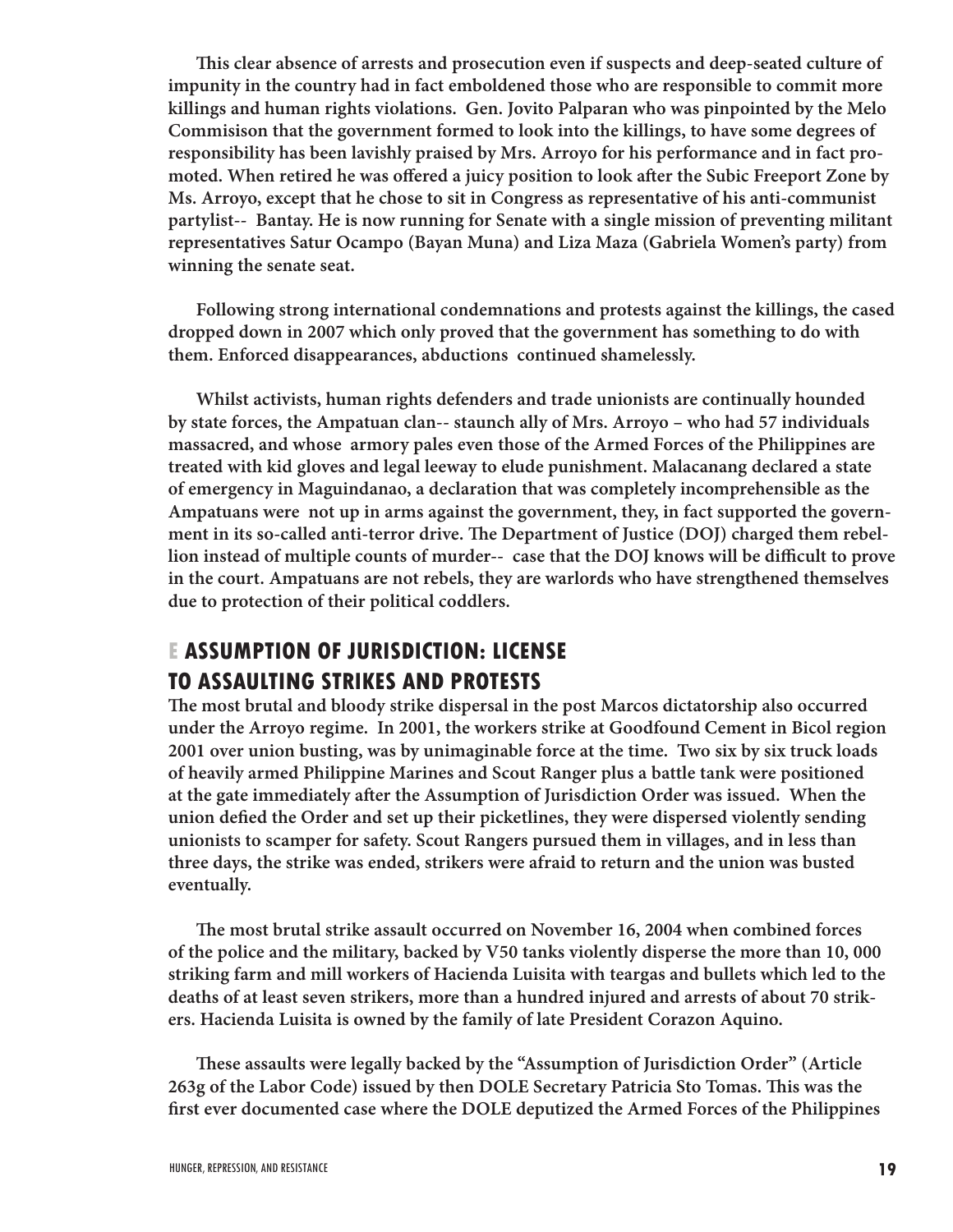**to disperse the strike and enforce a return to work order. Under the previous administrations, handling of strikes including dispersal was very much a province of the police and**  company guards, and military was largely confine in combat with rebels. This administration **changed the pattern, and made it worst.**

**CTUHR documentation revealed that 85% of all the violent assaults on workers' strikes that occurred on 2001-2005 were due to the implementation of Assumption of Jurisdiction Orders (AJ). If there was something positive that the massacre did, it was highlighting what**  the workers called `evils' of the AJ. The public was outraged that a cabinet secretary can **summon the Armed Forces to shoot unarmed strikers by a virtue of a single provision in the Labor code, and thus series of investigations, mass protests calling for the repeal of the law**  sparked all over the country. The Congress refused to repeal the law, Secretary Sto. Tomas **resigned and DOLE became a little bit cautious.**

**Cautious as it may be called, Sto. Tomas penchant for AJ was replaced by Sec. Arturo Brion AIDA or Administrative Intervention for Dispute Avoidance which given him the power to intervene or `resolve' labor disputes on request of the management or union. As a result, the government assumed full responsibility, freeing capitalists from worries in settling disputes, even if they can be resolved bilaterally between the union and the company.** 

**Violent attacks on protesters are not limited to AJ implementation. Even with the sharp decline in strikes, the organized protests by workers or the few remaining picketlines con**tinuously experienced violence. The protesting workers of Southern Tagalog who marched from their region to the DOLE office in Manila on March 6, 2008 for example, were met by **teargas and serious beatings from the police, that injured more than 10 and arrested 8 people**  on charges of illegal assembly. The workers were protesting the turtle paced process of resolving cases filed at the DOLE.

#### **F LEGAL OFFENSIVE**

**Violations against workers and the people's rights are relentless. As they say it, even if one is able to evade overt violence or survived attempted killing, unionists and defenders can never rest as they face another mode of violations: use of various legal processes in resolving dis**putes which in practice proved to be difficult for the workers to win.

This is called legal offensive, or the use of laws and the legal and court system to demobilize the support of critics of the administration. This term was first used by the Inter-Agency **Legal Action Group (IALAG) as a parallel tactic (with overt military operations) to exterminate communists and their supporters since 2006.**

In the labor sector, the damages done (and continuously being inflicted) by legal offen**sives in order to dismantle unions and threaten workers from joining unions have been both long-running and deeply-entrenched.**

First of these types, is the filing of criminal and civil charges such as grave coercion, malicious mischief, qualified theft, arson, assault, robbery, destruction of property, perjury, **illegal detention against unionists in relation to acts involving labor disputes. Almost all the strikes that were dismantled particularly with regard to AJ implementation were always fol-**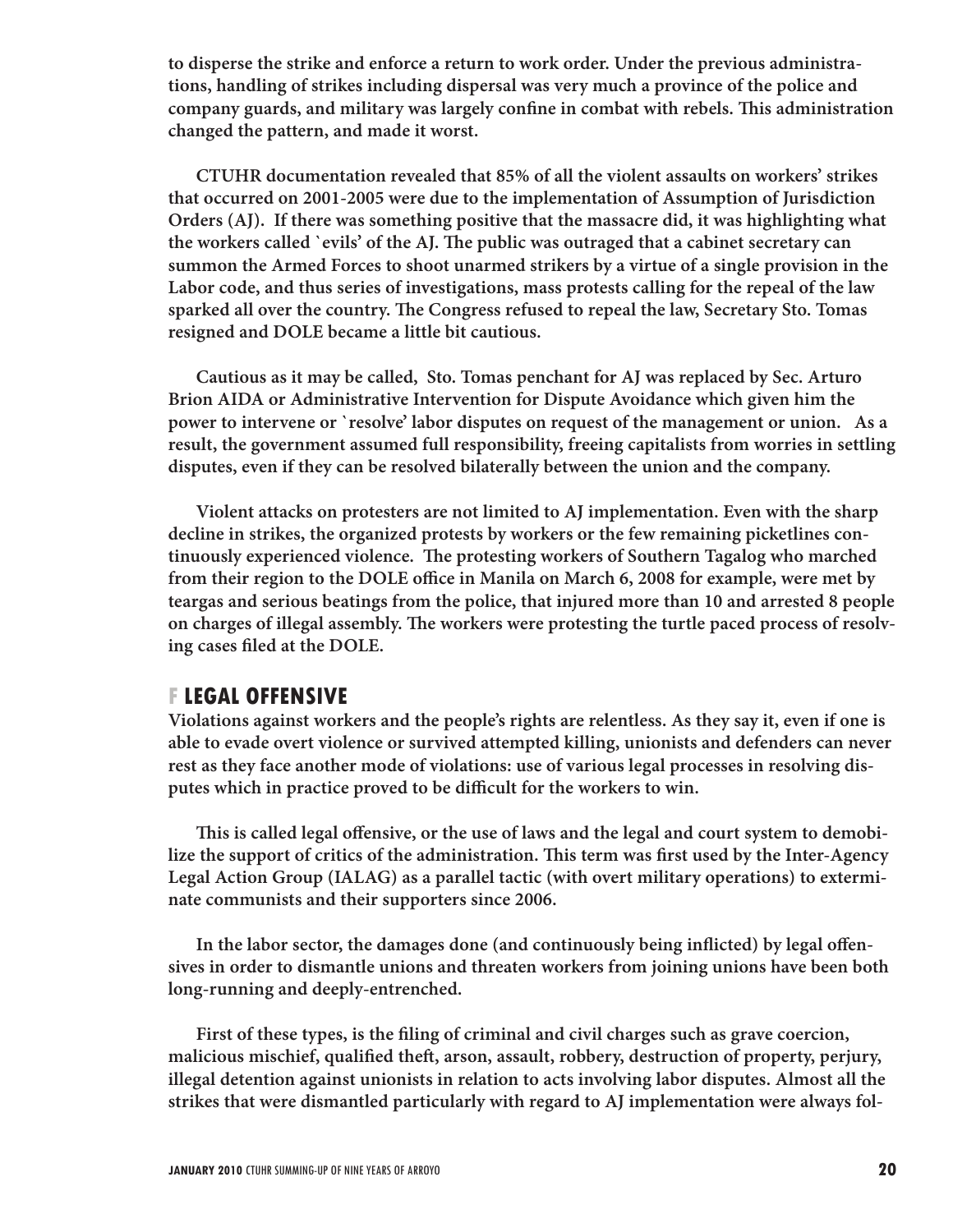lowed by filing of charges of common crimes. The most horrendous example of this type was **the charging the striking workers of Karnation Industries/ Pansy Accssories in Rizal with**  serious illegal detention. The charge resulted into detention of 20 workers since 2007 and **during their incarceration, two of the workers died of tuberculosis.**

In 2008, the pattern has been to file cases of illegal strike or illegal concerted action **against unions even when there are no strikes launched so as to immediately preempt strikes**  or swiftly bust unions. In these cases, all union officers charged with illegal strike can be dismissed from their jobs without receiving salaries or benefits. They may even be obliged to pay for damages, the losses of the company during the strike. This was the experience of **both Papertech (Pasig) and Kowloon restaurant**

**Ordinances of local government units and other government agencies such as the street clearing drive of the Metro Manila Development Authority (MMDA) are also being used to get rid of picket lines. In CEPZ, strike dispersals of Chongwon Fashion and Philsjoen were justified by PEZA as violation of the National Building Code which prohibits the blocking** of entrance, exit, or passage ways of people. In both instances, justifications were not just **ridiculous but teeming with insensitivity and disregard for workers rights to freedom of expression and of assembly.**

**Yet nothing can compare with the labyrinth, expensive, and complex resolution of cases in the National Labor Relations Commission (NLRC) that drags four to ten years for rather**  simple cases such as illegal dismissal to finish. NLRC earned a monicker as graveyard of **labor cases.**

The second type is the filing of criminal cases such as murder, frustrated murder, arson **etcetera to leaders and human rights defenders in connection with the government's anti-insurgency program. " is was used in the cases of ST 72 which imprisoned Atty. Saladero and other leaders from Southern Tagalog in 2008.**

This plot was first used by Inter-Agency Legal Action Group or IALAG to Ka Crispin Bel**tran whom the former charged with cases of rebellion and inciting to sedition in 2006. " is**  was followed by cases against the Batasan 5 which IALAG failed to implement massively after the Supreme Court junked all the rebellion cases filed against the six. Cases of rebellion are said to be difficult to prove in courts most especially when the people accused were not captured in actual encounters as well as unarmed. Thus, such cases are relatively easier to junk.

This is the probably the reason why the Ampatuans were charged with rebellion instead of multiple murder after the massacre of 57 people.

**Last April 11, 2007, Vincent Ka Bebot Borja, coordinator of KMU in Eastern Visayas and Anakpawis Partylist coordinator was also arrested and put behind bars because of trumped-up**  murder cases. He was first detained at the Provincial Jail in **Ormoc City and after a year was transferred to Tacloban City where he remains imprisoned up to now.**



**Vincent "KA BEBOT" Borja** Coordinator, KMU Easter Visayas and a victim of criminalization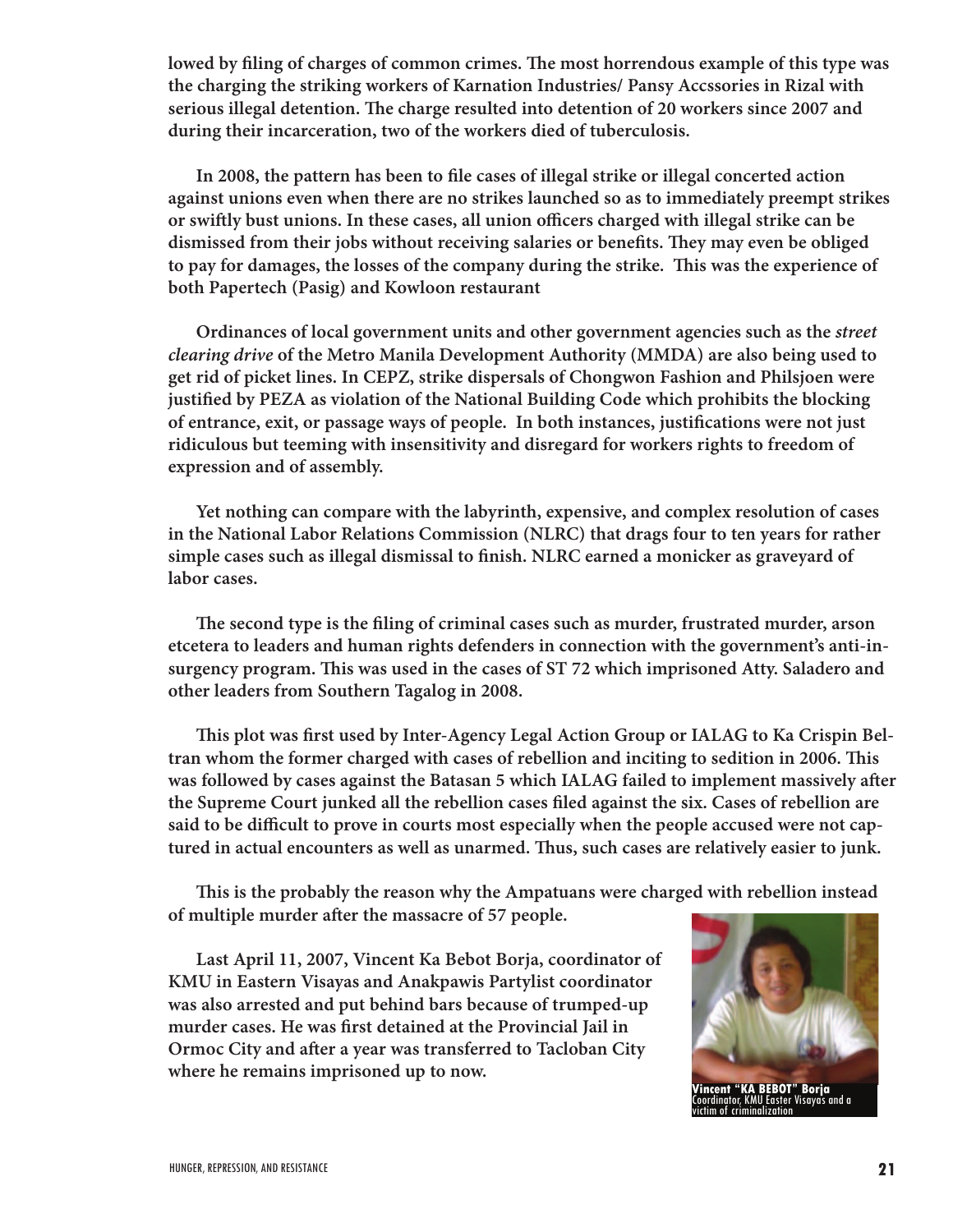### **G CALCULATED MOVES TO BUST EMERGING UNIONS**

**Dismissal of leaders and active members of emerging unions, suspension of leaders and discrimination of union members if not temporary closure of factories are the common forms of this scheme. In this line of attack, the process of union organizing no longer reaches the**  certification election (CE) as officers are terminated en masse. Consequently, it pushes the union to launch an early strike in defense which makes it more difficult if not impossible to **win. " is is what happened to DIFTI in Davao, Unijewel and Altamode in Cebu, Sunever Lights in Southern Tagalog, Papertech in Pasig among many others.**

**If the union ever gets through with the CE, most are unable to go on with the CBA be**fore the fight is reduced to a protracted legal battle, until the gains in winning the elections **gradually diminishes because of failure to ink a collective bargaining agreement like what happened to Advan workers.**

This reality is also true in economic zones where there is an intensified implementation **of No Union and No Strike Policy. Not only are members of budding unions retrenched, they**  are also blacklisted like the case in Cavite Export Processing Zone (CEPZ). These tactics are **accompanied by increased deployment of military inside and outside the enclaves.** 

**Despite the passage of RA 9481 in 2008 which is supposed to hasten union formation**  through charter certificate of federations and removal of requirement to immediately publicize the names of union officers and members, the law still miserably failed to provide in ac**tual, a more conducive environment for organizing. " is is because, the union is still obliged**  to submit its list of officers before the CE.

**On the other hand, existing unions are coerced or intimidated further by capitalists by**  the latter's refusal to implement check-offs for union dues and union funds as in the cases of **San Miguel Corporation (IBM) and Dolefil Philippines** 

# **IV REVERSAL OF THE GAINS OF INDEPENDENT, PROGRESSIVE, AND MILITANT UNIONISM**

**EVENTS ONE OF AND MILITANT CITY CHICATE**<br> **A** vidently, it is the progressive section of workers' movement, the KMU, as well as its affili-<br> **A** ates and allies which took the heavy brunt of these comprehensive attacks. I **F** vidently, it is the progressive section of workers' movement, the KMU, as well as its affili**to weed out militant unions and to weaken the labour movement that it sees as detrimental**  to the state and investors interest, the government no longer distinguishes official affiliation. Thus, even independent and moderate unions at the local levels who are forced to fight **against these policies become immediate targets of these attacks.** 

**In CTUHR partial documentation in the last nine years, more than 50 000 union members, most of which are from KMU and its allies were lost due to closures or retrenchment at the height of labor disputes. " is sly tactic (of intentional closure) is one of the reasons used and is still being exploited by capitalists and the state to attack KMU as causes of company closures, when in fact, closures were deliberately done to bust unions.**

**But in essence, it is not only the KMU who has been the victim of this war rather it is the**  entire workers' movement. The impact of this war on union movement is clearly reflected on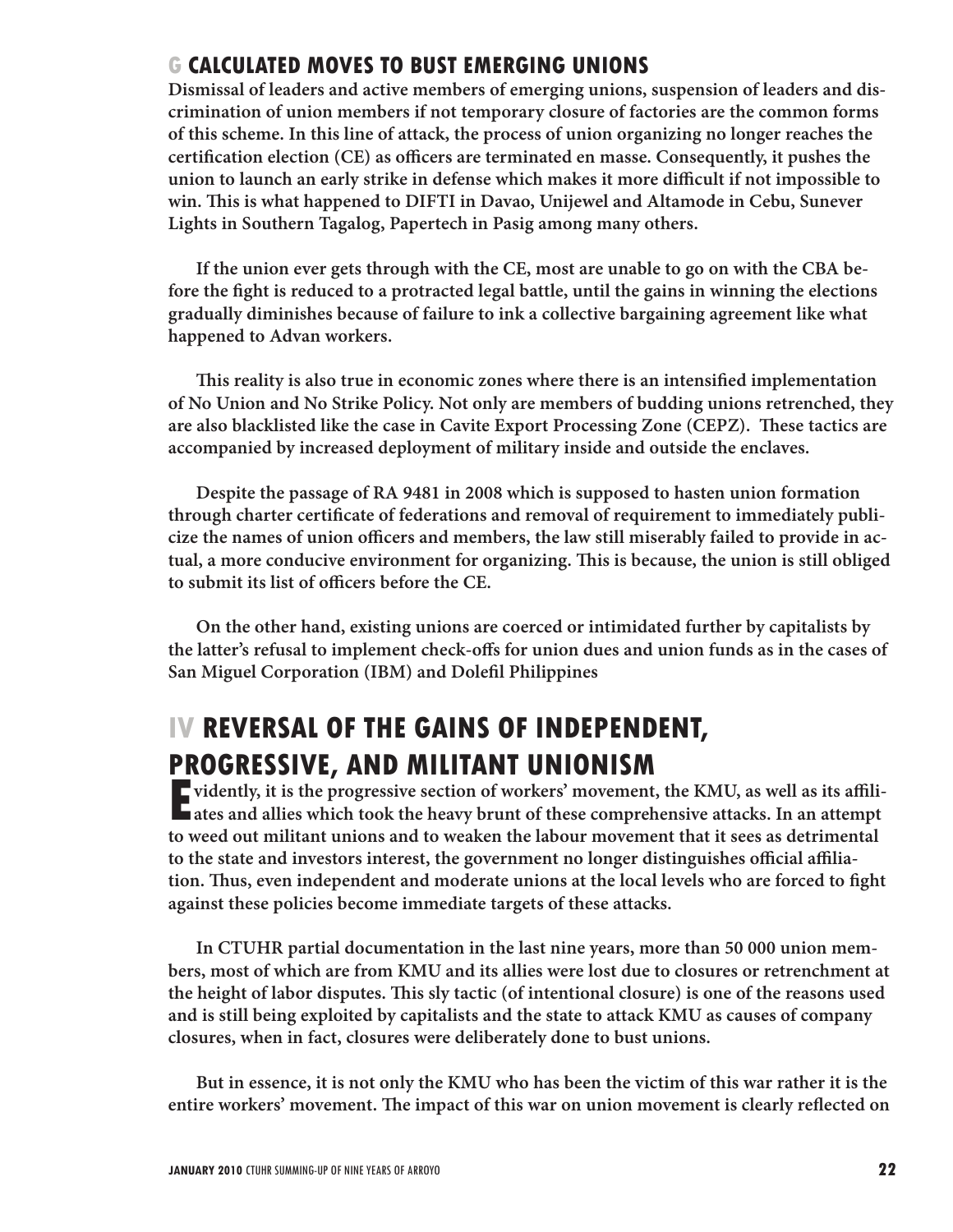the swift and dramatic decline of union membership and the weakening of its foundations **on the ground. It cannot be denied that the workers' movement is weak, it is in the defensive if not on the retreat, thus its struggle to uplift the workers from dire poverty becomes more** difficult as it has to pursue it while in itself it is also struggling for its survival.

# **V RESISTANCE**

**B** at despite the ebbing tide of the strike movement, the workers did not cease to fight. In fact, the brutal reaction to protests and strikes launched as well as the assent of industrial **ut despite the ebbing tide of the strike movement, the workers did not cease to fight. In relations to counter-insurgency programs indicate that the progressive section remains a formidable threat to the maintenance of the status quo and the policies of neoliberal globalization.**

There are significant victories that unions have gained in their struggle to improve work**ing conditions that are worth noting. Collective bargaining agreements were successfully concluded by unions in EMI-Yazaki in Cavite, International Wiring System in Tarlac, Palm Plantation Workers Union in Agusan del Sur, Jardine Schindler Elevators and Maynilad**  Water Services amongst others. The negotiations were long and painstaking but at the end, workers collective resolve carried them through victories. Except that often these victories **were glossed over by anti-union propaganda both in the local and national levels.**

**In the campaign against repression, the workers are triumphant in seeing Atty. Saladero**  and six others who were detained in Mindoro walked to freedom on February 5, 2009. This **was followed by the dismissal of two other fabricated cases of arson and murder charges against them.**

**At the international level, the Arroyo administration was deeply isolated due to her notorious human rights record. She had been criticized severely not just by human rights organizations but even foreign governments and businesses especially when the Philippines ranked**  second most dangerous country for unionists. The criticisms were heightened right after **the Maguindanao massacre last November 23, 2009, when the Philippines became the most dangerous country in the world for journalists. It must be noted that this concern from international communities has been instrumental in pressuring the Arroyo government to accept the visit of UN Special Rapporteur on Extrajudicial Killings, Prof Philip Alston in 2007, the ILO High level Mission and large extent the decline in killings at least in 2007.** 

**In particular, the labor sector considerably contributed to the broad campaign on Stop the Killings – though did not stop – momentarily dropped. What makes the campaign that sector vigorously carried out was highlighting that those victims of extrajudicial killings were not only political activists, they were workers and trade unionists whose urgent and basic demands when they were killed were decent wages, shelter, job security, agrarian re**form and freedom to organize and to assemble, They were far from being rebels contrary to **the government propaganda that those unionists were also communists and thus they were legitimate targets of military operations, short of saying, that indeed the military killed them**  because they were communists. The demands of those victims were basic, that failure of the **government to provide them was covered with cold murders and antiquated propaganda.**

**" is means that whilst the government acceded to some demands for civil liberties (like**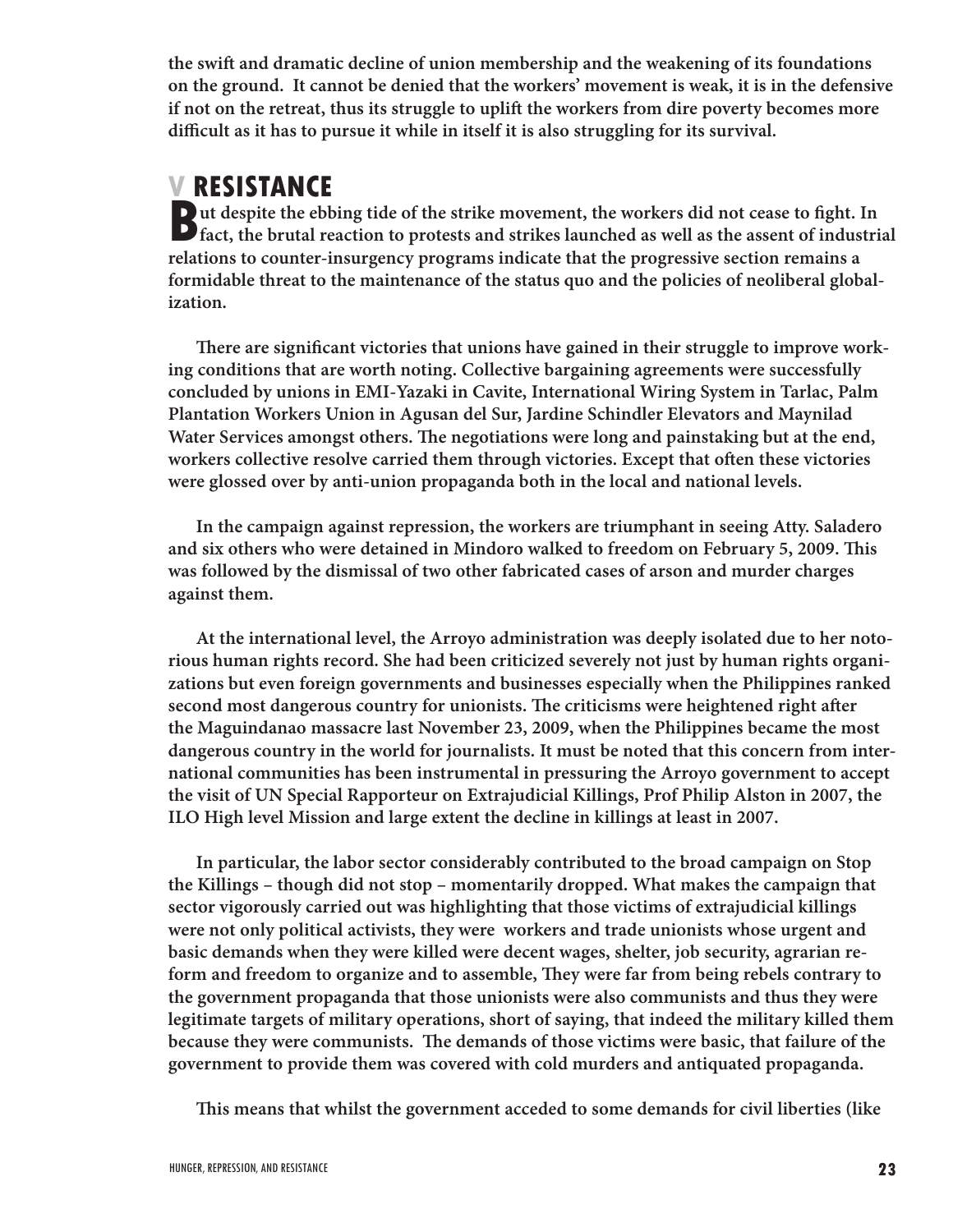**the promulgation of the writ of Amparo and writ of habeas data), these will all be rendered**  insignificant if poverty remains unsolved and continue to foment struggle and resistance. **Where there is resistance, there is repression.**

The ILO High level mission in the Philippines last September 21-29 which investigated **violations against right to freedom of association and civil liberties of workers and trade**  unionists is a victory for the trade union movement. This was the first in the entire history **of labor movement in the Philippines, and recognition that trade union rights violations**  are prevalent. Though it may not have real impact on the ground right now, but the fact that **the government was forced to accept it, was an indication that they can no longer avoid the charges against it. To date, the HLM has yet to release its conclusion which is expected to be out by March 2010.**

Parallel with these are the complaints filed at the US Trade Representative which pres**sured the government to welcome the ILO HLM. " is is the complaint concerning the review of the trade privileges given by the US to the Philippines under the Generalized System of**  Preferences (GSP) on account of massive trade union rights violations. The complaint can cause a reduction if not a withdrawal of economic benefits from the Philippines.

**In the UN, the conclusions and recommendations of Philip Alston, Special Rapporteur**  on Extrajudicial Killings after his visit last 2007 was a nightmare to the Arroyo administra**tion. His recommendations were reiterated in the subsequent recommendations by the UN Convention Against Torture and Committee on Economic, Social, and Cultural Rights. Unfortunate, it will require a lot of education and information campaign at the grassroots level to optimize these recommendations in pursuit of other demands.** 

# **VI CONCLUSION AND PERSPECTIVE**

INCRED STORE THIS LATE CHAPTER TO THE TRIST OF THE TRIST OF THE TRIST OF THE TRIST OF THE TRIST OF THE WORKERS and anti-union policies integral to neo-liberal globalization. **n the last nine years, the workers and trade union conditions worsened as a result of anti-**

**" is was further aggravated by ruthless and relentless implementation of the conter-insurgency program, Oplan Bantay Laya 1 and 2, the worst counter insurgency programs ever implemented by the government since Marcos. Unlike in the previous regimes, counter-insurgency programs were directed to armed insurgents both in paper and in practice. Where there were casualties, there were not as alarming as today. OBL (Oplan Freedom Watch) is**  completely different, it targets, both in paper and in practice legal and democratic peoples **organizations, administration critics regardless of sectors which are perceived or tagged by**  the government as supportive, front or part of the communist movement. The main problem **is that all government critics and activists are considered enemies of the state and are treated equally as those with armed insurgents.** 

**Human rights violations against workers are widespread, precise and systematic sending the workers movement to grappling for existence.**

**To merely say that the Mrs. Arroyo is guilty of these violations is a compromise and**  an understatement. The Arroyo administration is not only guilty; its accountability to the workers and the union movement is enormous and deep. The workers must not forget that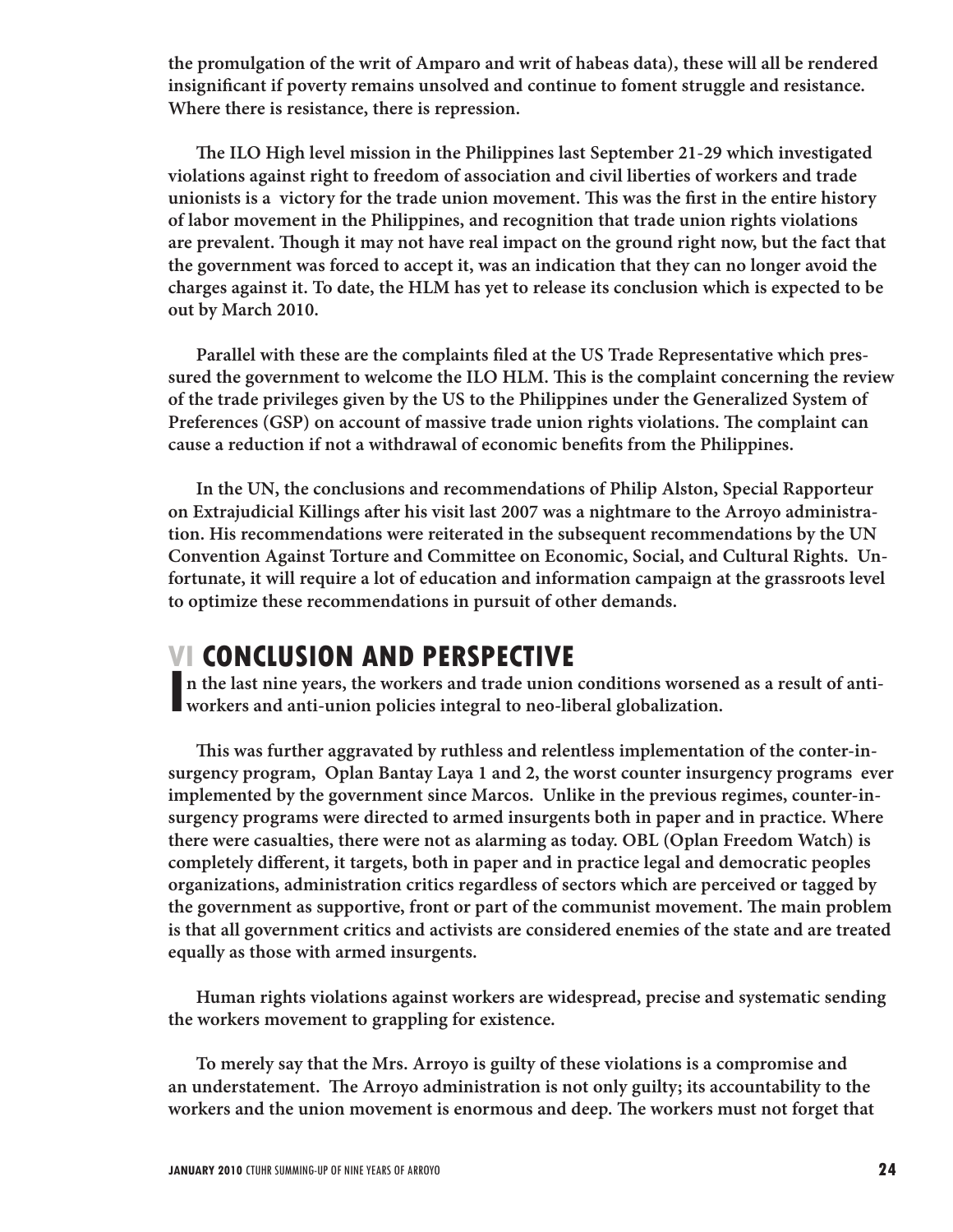**this administration is accountable for the 95 victims of political killings, four abductions**  and disappearances and five workers who remain detained up to now, who are still crying for **justice.**

**Most especially, the workers and people must always remember the policies and schemes that the Arroyo administration has put in place, especially OBL, the program that virtually transferred power to military to directly participate in governance from Malacañang down to the village levels.** 

**" is program must be stopped. Alongside this, military forces must be immediately pulled out from factories and workplaces. Laws such as EO 546, which legalized surveillance and harassment of activists and their sympathizers in cities and which paved the way for the**  massive formation of paramilitary units and private armies must be repealed. This program **failed to stop the insurgency. Instead it militarized the bureaucracy and has wreaked immeasurable havoc on people's lives.** 

**Even the so-called economic programs by the Arroyo administration miserably failed to alleviate the workers and the people from dire poverty and hunger, despite the so called economy growth as indicated by supposedly increasing GNP. On the contrary, the administration's excessive dependence on foreign debts and capital as well as export of raw products**  and labour, inflicted serious blows to the local economy and Filipino families. This kind of **economy proved to be vulnerable to the vagaries of world capital and market and thus it is not surprising that with the wave of crises in the global scale, factories in the country immediately shut down causing massive retrenchment of local and migrant Filipino workers alike.**  Thanks to the ever growing remittances from overseas Filipino workers that keep the economy afloat, and is now considered key indicator of how the local economy reacts to crisis.

No amount of foreign investor can lift the majority of Filipinos out of poverty. It is still **the implementation of genuine agrarian reform and the development of local economy that can best build a strong foundation of the economy that will create jobs inside the country and reduce if not totally eradicate Philippine dependence on commodity and labor export. What the people and the economy need is a program that will generate decent jobs – jobs that will contribute to society's progress and not menial jobs generated by BPOs, call centers or emergency employment.** 

But the workers movement is rather weak for it to thoroughly and effectively respond. The movement will be required to overcome its difficulties, weaknesses and failings in the **past years. For example, it was unprepared or evidently struggling to cope with if not re**spond to the burgeoning labor flexibilization which already started to intensify in the early **half of the 1990s. It had limited itself to organizing its traditional base, the permanent or regular workers that keep shrinking in numbers. In comparison to the sector's relatively active response to the killings, picket line dispersals among others, where it was able to launch mobilizations, though hardly be considered huge, the sector's response to the ballooning contractualization and the diminishing number of regular workers, which is the base of unions, is almost imperceptible.**

Thus the greatest challenge in the short and even medium term is how to reach out to and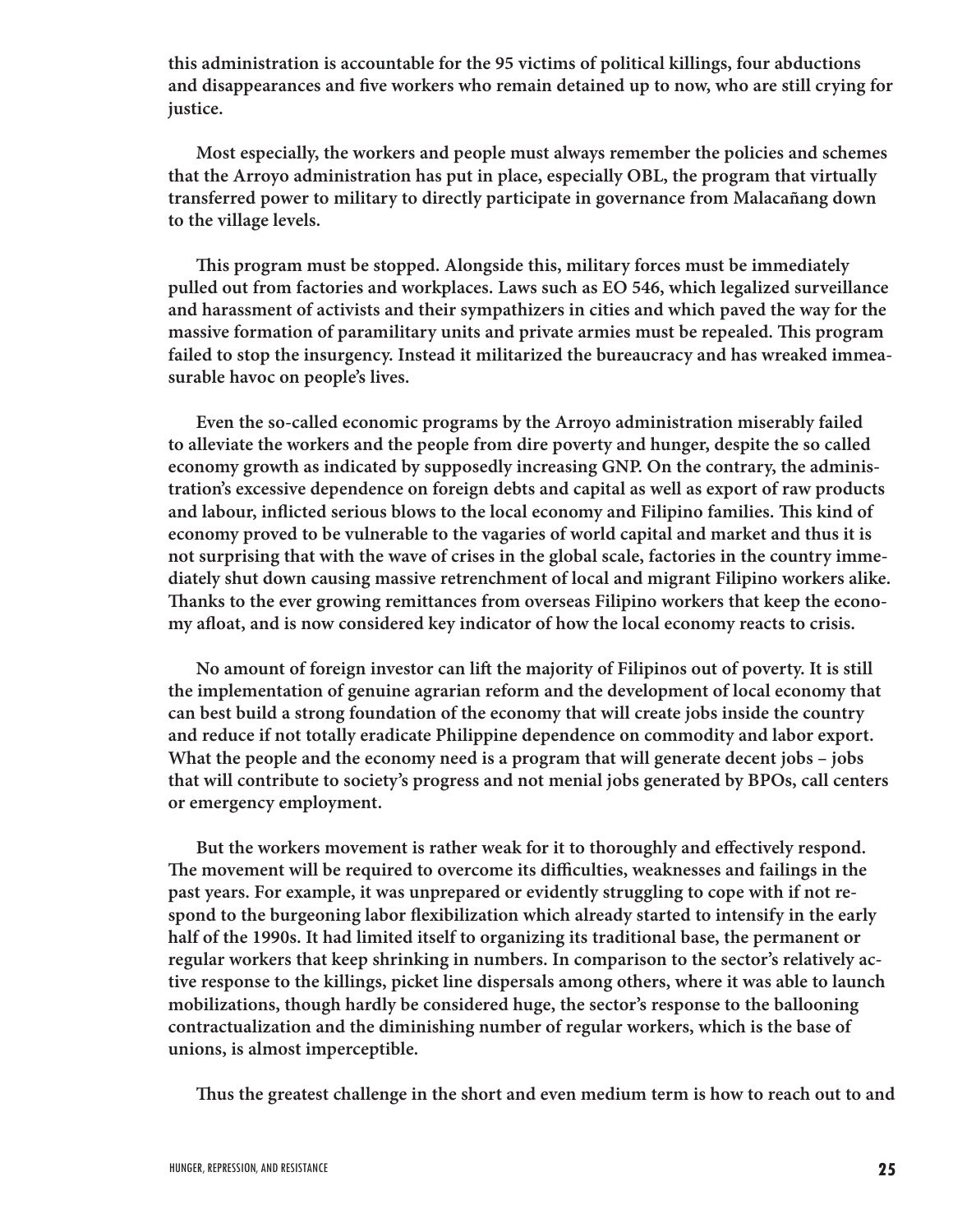**mobilize the biggest number of contractual workers as well as workers in the informal sec**tor. This would require thorough, aggressive, creative and dynamic methodologies in order **to organize this subsection of workers and eventually mobilize them in order to put forth programs that will bring about decent living conditions and social justice.**

**Another challenge is to forge principled solidarity and cooperation amongst workers and unions, local and abroad to set up a broader movement for the defense of trade union rights amidst attacks of neoliberal globalization.#**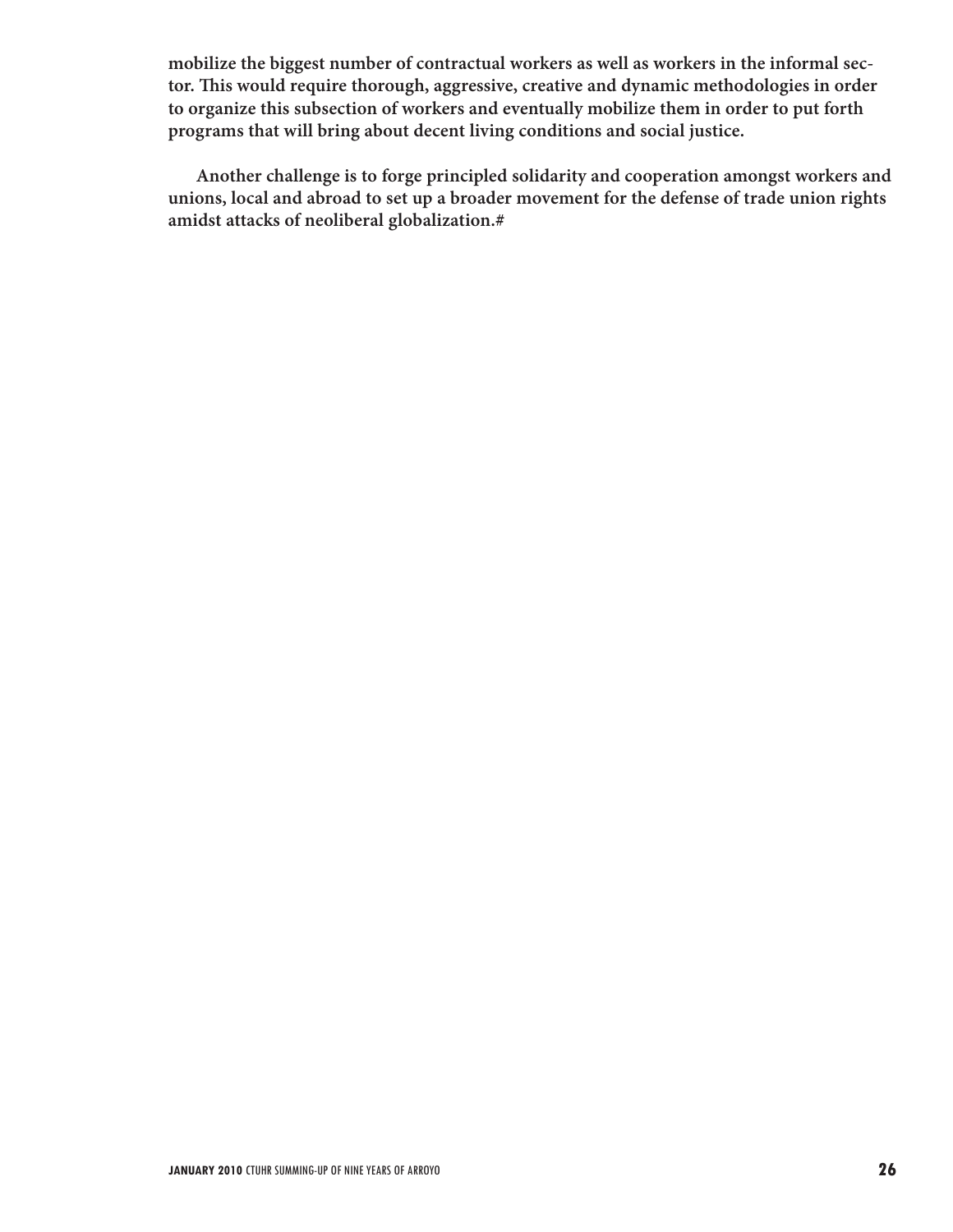# **APPENDIX LIST OF TRADE UNION KILLINGS AND MASSACRE\***

#### January 2001-December 2009

| <b>NAME</b>                       | <b>DATE KILLED</b> | <b>ORGANIZATION AND POSITION</b>                                                                                                                                                                     |
|-----------------------------------|--------------------|------------------------------------------------------------------------------------------------------------------------------------------------------------------------------------------------------|
| 1. Philip Lapa                    | 25-Oct-01          | Leader, Milagros Farm Workers' Union                                                                                                                                                                 |
| 2. Angelita Labordio              | $27-Oct-02$        | Worker, Footjoy Company                                                                                                                                                                              |
| 3. Angelito Mabansag              | 28-Sep-03          | Community organizer, KADAMAY, Manila                                                                                                                                                                 |
| 4. Melita Carvajal                | 27-Aug-04          | KADAMAY, Laguna                                                                                                                                                                                      |
| 5. Samuel Bandilla                | $15-Oct-04$        | TU organizer, Leyte Metropolitan Water-works District<br><b>Employees Association</b>                                                                                                                |
| 6. Jhaivie Basilio                | 16-Nov-04          | Hacienda Luisita, Inc                                                                                                                                                                                |
| 7. Adriano Caballero              | 16-Nov-04          | Hacienda Luisita, Inc                                                                                                                                                                                |
| 8. Jung David                     | 16-Nov-04          | Hacienda Luisita, Inc                                                                                                                                                                                |
| 9. Jesus Laza                     | 16-Nov-04          | Hacienda Luisita, Inc                                                                                                                                                                                |
| 10. Jaime Pastidio                | 16-Nov-04          | Hacienda Luisita, Inc                                                                                                                                                                                |
| 11. Juancho Sanchez               | 16-Nov-04          | Hacienda Luisita, Inc                                                                                                                                                                                |
| 12. Jessie Valdez                 | 16-Nov-04          | Hacienda Luisita, Inc                                                                                                                                                                                |
| 13. Ronnie Almoete                | 5-Feb-05           | Member, Bayan Muna/Urban Poor sector                                                                                                                                                                 |
| 14. Abelardo Ladera               | 3-Mar-05           | Councilor - Tarlac City; Member, Bayan Muna/Convenor,<br>Kapitbisig support campaign for the families and victims of                                                                                 |
| 15. Fr. William Tadena            | 13-Mar-05          | Hacienda Luisita Massacre<br>Parish priest and head of the human rights desk of Iglesia<br>Filipina Independiente (IF) - Diocese of Tarlac; Member,<br>Pro-motion of Church People's Response (PCPR) |
| 16. Joel T. Reyes                 | 16-Mar-05          | Member, Anakpawis - Camarines Norte                                                                                                                                                                  |
| 17. Samuel Dote                   | $11-Apr-05$        | Member, Municipal Association of Catbalogan Employees<br>affiliated with the Confederation for Unity, Recognition<br>and Advancement of Government Employees-Western<br>Samar(COURAGE-WS)            |
| 18. Manuel "Edwin"                | 13-Apr-05          | Organizer-Negros Federation of Sugar Workers (NFSW)                                                                                                                                                  |
| Bargamento<br>19. Mario Fernandez | $10$ -Jun-05       | NFSW-FGT Organizer                                                                                                                                                                                   |
| 20. Manuel Batolina               | 13-Jun-05          | NFSW-FGT Organizer and Local Federation President of<br>NFSW in Haciendas Navidad, Candelaria and Begonia                                                                                            |
| 21. Antonio Pantonial             | 6-Jul-05           | member of the NFSW                                                                                                                                                                                   |
| 22. Nilo Bayas                    | 17-Jul-05          | Vice-Chairman, Samahan ng Mag-uuling sa Sapang Bulak,<br>Dona Remedios Trinidad, Bulalcan, Provincial Health<br>Office Employee in Malolos, Bulacan under Malaria Control<br>Program                 |
| 23. Ryan Cabrigas                 | $1-Sep-05$         | Employee, Samar Electric Cooperative II                                                                                                                                                              |
| 24. Benedicto Gabon               | $1-Sep-05$         | Employee, Samar Electric Cooperative II                                                                                                                                                              |
| 25. Engr. Dalmacio Cepeda         | $1-Sep-05$         | Employee, Samar Electric Cooperative II                                                                                                                                                              |
| 26.Leodegario M. Punzal           | $13-Sep-05$        | Local Leader of Anakpawis, Norzagaray Bulacan/vendor                                                                                                                                                 |
| 27. Dante Teotino                 | $13-Sep-05$        | Worker / Union member                                                                                                                                                                                |
| 28.Diosdado Fortuna               | 22-Sep-05          | President of the Nestle Employees Union                                                                                                                                                              |
| 29. Ronald Andrada                | 24-Sep-05          | Member, KADAMAY                                                                                                                                                                                      |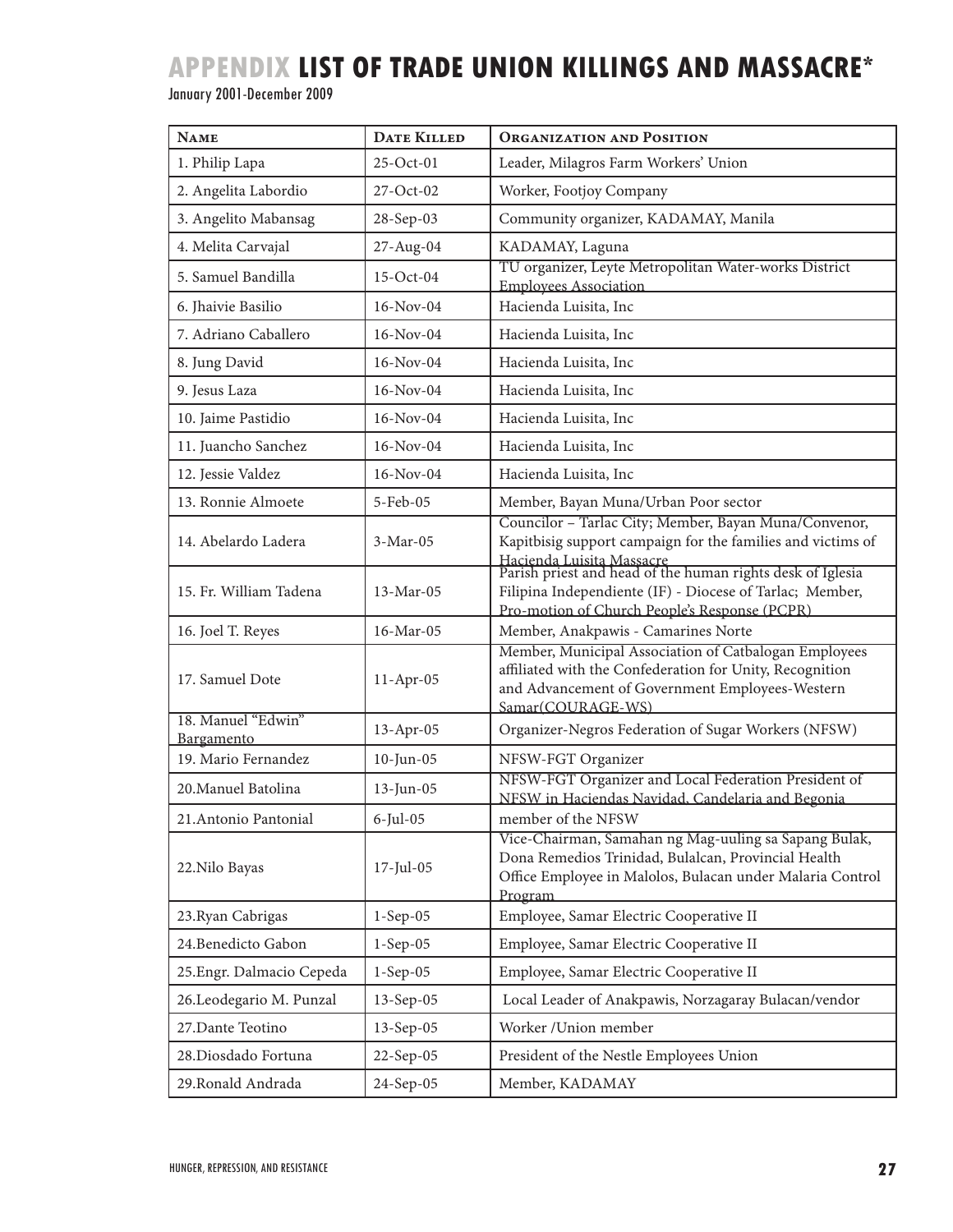| 30 Victoria P. Samonte  | 30-Sep-05   | Regional Vice Chair- KMU CARAGA                                                                |
|-------------------------|-------------|------------------------------------------------------------------------------------------------|
|                         |             | President, Andres Soriano College Employees Union                                              |
| 31.Rolando Mariano      | $7-Oct-05$  | Former President, TARELCO 1 Employees Union                                                    |
| 32.Jimmy Legaspi        | $1-Oct-05$  | Union President, BOD Sierra Madre Bus Line Co.                                                 |
| 33.Edmer Rufino         | $1-Oct-05$  | Driver of the Chartered vehicle of the Fact finding mission                                    |
| 34. Florante Collantes  | $15-Oct-05$ | Secretary General-Bayan Muna-Tarlac                                                            |
| 35.Ramon Namuro         | $15-Oct-05$ | Staff, AJODOM-PISTON                                                                           |
| 36. Ricardo Ramos       | $25-Oct-05$ | <b>CATLU</b> President                                                                         |
| 37. Federico de Leon    | 26-Oct-05   | President, PISTON-Bulacan & Provincial Coordinator,<br><b>ANAKPAWIS</b>                        |
| 38.Errol Sending        | 19-Nov-05   | Kadamay Pampanga                                                                               |
|                         |             | Member, Bagong Alyansang Makabayan                                                             |
| 39. Rommel Arcilla      | $21-Nov-05$ | Community Relations Officer, Pampanga Electric<br>Cooperative II                               |
|                         |             | President, Department of Agrarian Reform Employees                                             |
| 40. Albert Terredaño    | 29-Nov-05   | Association (DAREA); Convenor of the Provincial<br><b>Organizing Committee of COURAGE-ABRA</b> |
| 41.Junico Halem         | $6-Dec-05$  | Bayan Muna Municipal Coordinator                                                               |
| 42.Jess Alcantara       | 16-Dec-05   | Former Municipal Coordinator and Former Secretary of the<br><b>TODA</b>                        |
| 43. Noel Daray          | 25-Dec-05   | Member, an association of workers in WL Food Inc                                               |
| 44.Armando Leabres      | 10-Jan-06   | Worker-NECO, Bayan Muna-Penaranda, Nueva Ecija                                                 |
| 45.Gilbert Judabar      | $1$ -Jan-06 |                                                                                                |
| 46. Apolonio Mendoza    | 25-Jan-06   |                                                                                                |
| 47. Roberto dela Cruz   | 26-Jan-06   | President, Tritran Workers Union                                                               |
| 48. Michael Milanay     | 1-Feb-06    | Worker/ Caretaker, CV Tamayo Farms                                                             |
| 49. Melchor Cardinal    | 1-Feb-06    | Worker/ Caretaker, CV Tamayo Farms                                                             |
| 50. Manuel Avila        | $1-Feb-06$  | Worker/ Caretaker, CV Tamayo Farms                                                             |
| 51. Ricardo Valmocina   | 1-Feb-06    | Worker/ Caretaker, CV Tamayo Farms                                                             |
| 52. Rodel Valmocina     | 1-Feb-06    | Worker/ Caretaker, CV Tamayo Farms                                                             |
| 53. Joan Lingkuran      | 18-Feb-06   | Teacher, worker                                                                                |
| 54. Narciso Senon       | 23-Feb-06   |                                                                                                |
| 55. Napoleon Pornasdoro | 27-Feb-06   | Public school teacher, member, ACT                                                             |
| 56.Jensen Cristobal     | 18-Feb-06   | member-Bayan Muna partylist, former staff of Bayan                                             |
| 57. Crisanto Teodoro    | 9-Mar-06    | Bagong Alyansang Makabayan-Sec. Gen, Bayan Muna<br>member, Malolos Bulacan                     |
| 58.Tirso Cruz           | 17-Mar-06   | worker, ULWU Director, Coordinator-AP                                                          |
| 59. Joel Balla          | 27-Mar-06   |                                                                                                |
| 60. Rogelio Lagaro      | $2-Jun-06$  |                                                                                                |
| 61. Paquito Diaz        | $6$ -Jul-06 | Officer, COURAGE                                                                               |
| 62. Gilbert Hamile      | 10-Aug-06   | Worker, Stork Company                                                                          |
| 63. Rodolfo Paglinawan  | 24-Aug-06   | Lawyer, Purefoods Hormel Labor Union                                                           |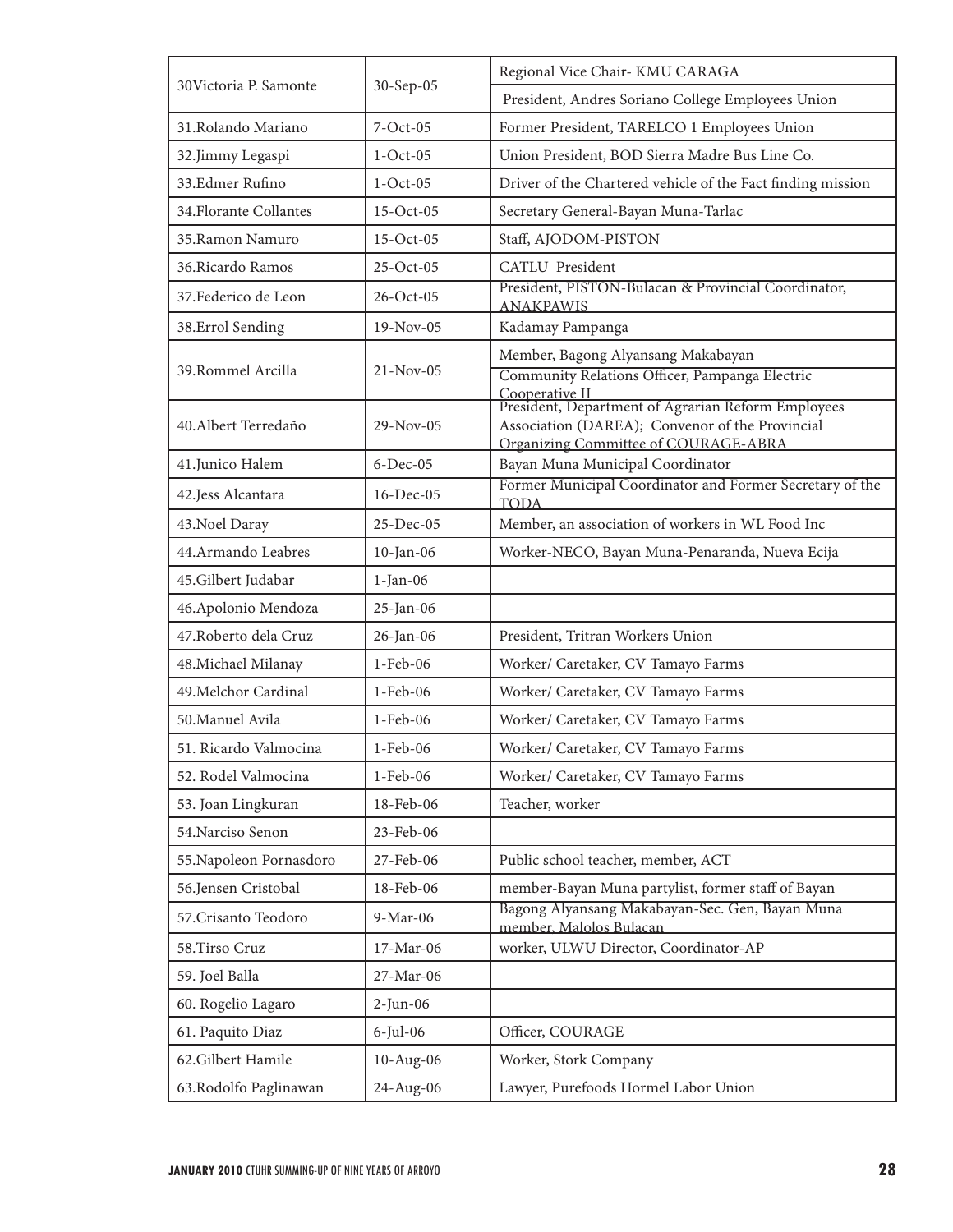| 64. Sanito Bargamento  | $1-Sep-06$     | Member, NFSW                                                                                                                                                                                                   |
|------------------------|----------------|----------------------------------------------------------------------------------------------------------------------------------------------------------------------------------------------------------------|
| 65. Nemesio Aquino     | 12-Sep-06      | acting president, JAM Liner Employees Union                                                                                                                                                                    |
| 66. Ramon Villanueva   | 30-Sep-06      | Workers of Ken Dragon Inc                                                                                                                                                                                      |
| 67. Arthur Cadorna     | 30-Sep-06      | Workers of Ken Dragon Inc                                                                                                                                                                                      |
| 68. Jun Asuero         | 30-Sep-06      | Workers of Ken Dragon Inc                                                                                                                                                                                      |
| 69. Jefferson Agapina  | 30-Sep-06      | Workers of Ken Dragon Inc                                                                                                                                                                                      |
| 70. Remy Ponteros      | 30-Sep-06      | Workers of Ken Dragon Inc                                                                                                                                                                                      |
| 71. Judril Meguiso     | 30-Sep-06      | Workers of Ken Dragon Inc                                                                                                                                                                                      |
| 72. Eduardo Millares   | 18-Oct-06      | KADAMAY organizer and leader of Samahan ng<br>Mamamayan sa Tabing Riles-San Pablo, Laguna. SMTR is<br>protesting the demolition of communities to pave the way<br>for the govt's development SouthRail project |
| 73. Roderick Aspili    | 20-Nov-06      | Organizer, Nagkahiusang Mamumuo sa Surigao del Norte                                                                                                                                                           |
| 74. Alex Inosa         | $21-Nov-06$    | President, Alaska Labor Union; Chairperson, PM- Laguna                                                                                                                                                         |
| 75. Jesus Buth Servida | 11-Dec-06      | Acting President, Yasaki - EMI Labor Union                                                                                                                                                                     |
| 76. Jerson Lastimoso   | 15-Dec-06      | Member, NAMASUFA                                                                                                                                                                                               |
| 77. Renato Pacaide     | $2-Mar-07$     | Union Organizer, Nakayama Corp., Digos City, Davao Del<br>Sur                                                                                                                                                  |
| 78. Charlie Solayao    | $17$ -Jul-07   | Vice chairman, KADAMAY Tacloban, Leyte                                                                                                                                                                         |
| 79. Antonio Mercado    | 13-Oct-07      | Chairperson, NFSW Negros Occidental                                                                                                                                                                            |
| 80. Gerardo Cristobal  | $10-Mar-08$    | Union organizer, former union president, SM-EMI-Ind.                                                                                                                                                           |
| 81. Armando Dolorosa   | $6$ -Jun-08    | Vice chairperson, NFSW-Hacienda Marian, Manapla, Negros<br>Occidental Chapter                                                                                                                                  |
| 82. Maximo Baranda     | 19-Jul-08      | Former Chairperson, Compostela Workers Association/labor<br>organizer                                                                                                                                          |
| 83. Rolando Antolihao  | $10-Nov-08$    | worker, Global--Lapanday Fruits Corp., Compostela Valley                                                                                                                                                       |
| 84. Sabina Ariola      | 23-Mar-09      | President, MSRK3-Kadamay                                                                                                                                                                                       |
| 85. Edwin Oyeman       | 10-Aug-09      | Member, NFSW-Victorias City, Negros Occidental                                                                                                                                                                 |
| 86. Carlito Dacudao    | 21-Aug-09      | Member, NFSW-Victorias City, Negros Occidental                                                                                                                                                                 |
| 87. Reynaldo Bucaling  | $04 - 10 - 09$ | Member, NFSW-Toboso, Negros Occidental                                                                                                                                                                         |
| 88. Danilo Belano      | $25 - 11 - 09$ | organizer, Filipino Seafarers Movement-Migrante and<br>former KMU organizer                                                                                                                                    |

**\*Note: Seven other victims of Hacienda Luisita massacre on November 16, 2004 were unnamed.**